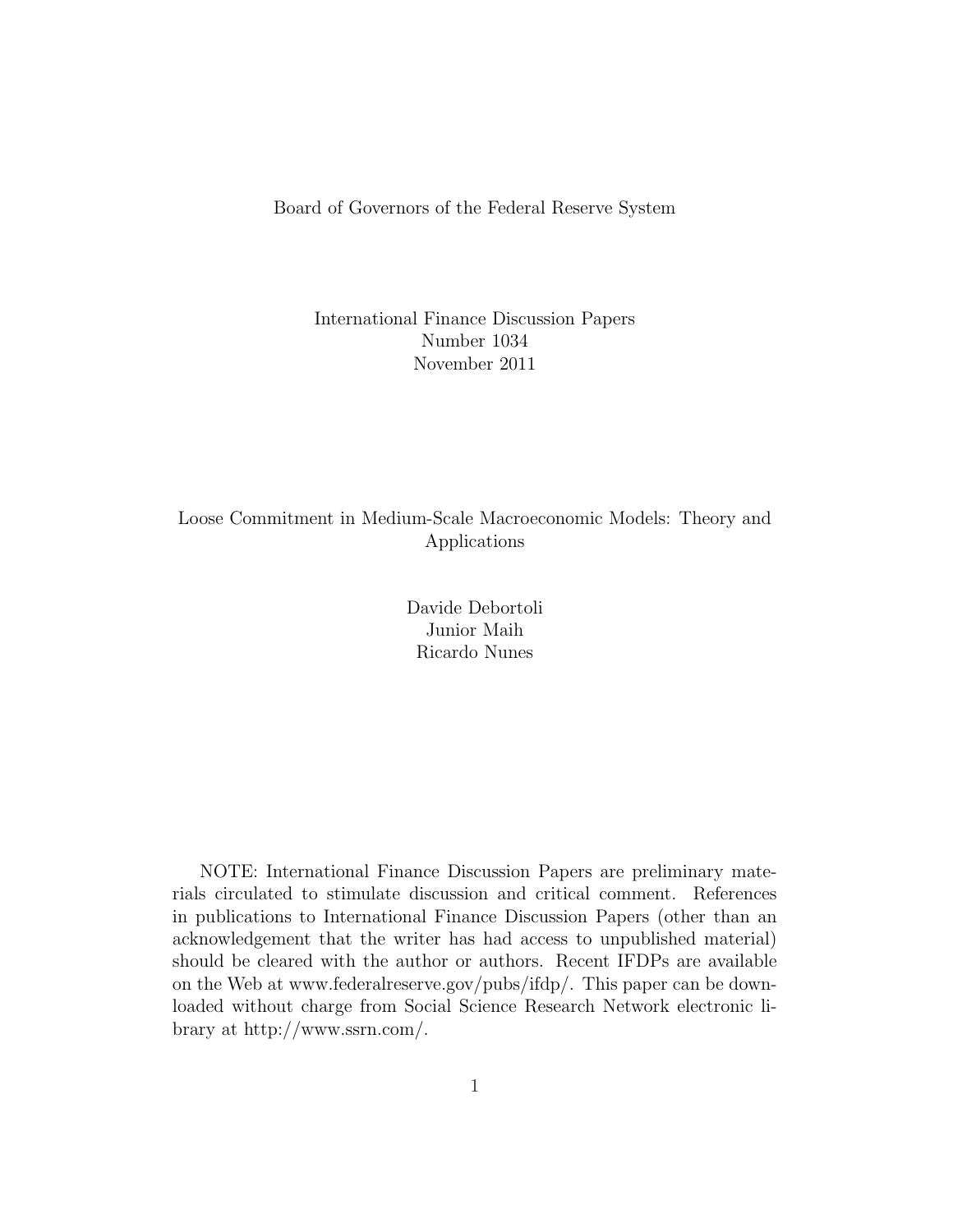# Loose Commitment in Medium-Scale Macroeconomic Models: Theory and Applications<sup>∗</sup>

Davide Debortoli UC San Diego Junior Maih Norges Bank Ricardo Nunes Federal Reserve Board

First version: June 2008; This version: June 2011

#### Abstract

This paper proposes a method and a toolkit for solving optimal policy with imperfect commitment. As opposed to the existing literature, our method can be employed in medium- and large-scale models typically used in monetary policy. We apply our method to the Smets and Wouters (2007) model, where we show that imperfect commitment has relevant implications for interest rate setting, the sources of business cycle fluctuations, and welfare.

JEL classification: C32, E58, E61. Keywords: Commitment, Discretion, Monetary Policy

<sup>∗</sup>We are grateful to seminar participants at the European Central Bank, Goethe University, Bundesbank, NASM Econometric Society St. Louis 2011, Conference on Computing in Economics and Finance in Paris 2008 and San Francisco 2011. Any remaining errors are our own. The views expressed in the paper are those of the authors and do not necessarily reflect those of the Board of Governors, the Federal Reserve System, or the Norges Bank. Email: ddebortoli@ucsd.edu, junior.maih@norges-bank.no, ricardo.p.nunes@frb.gov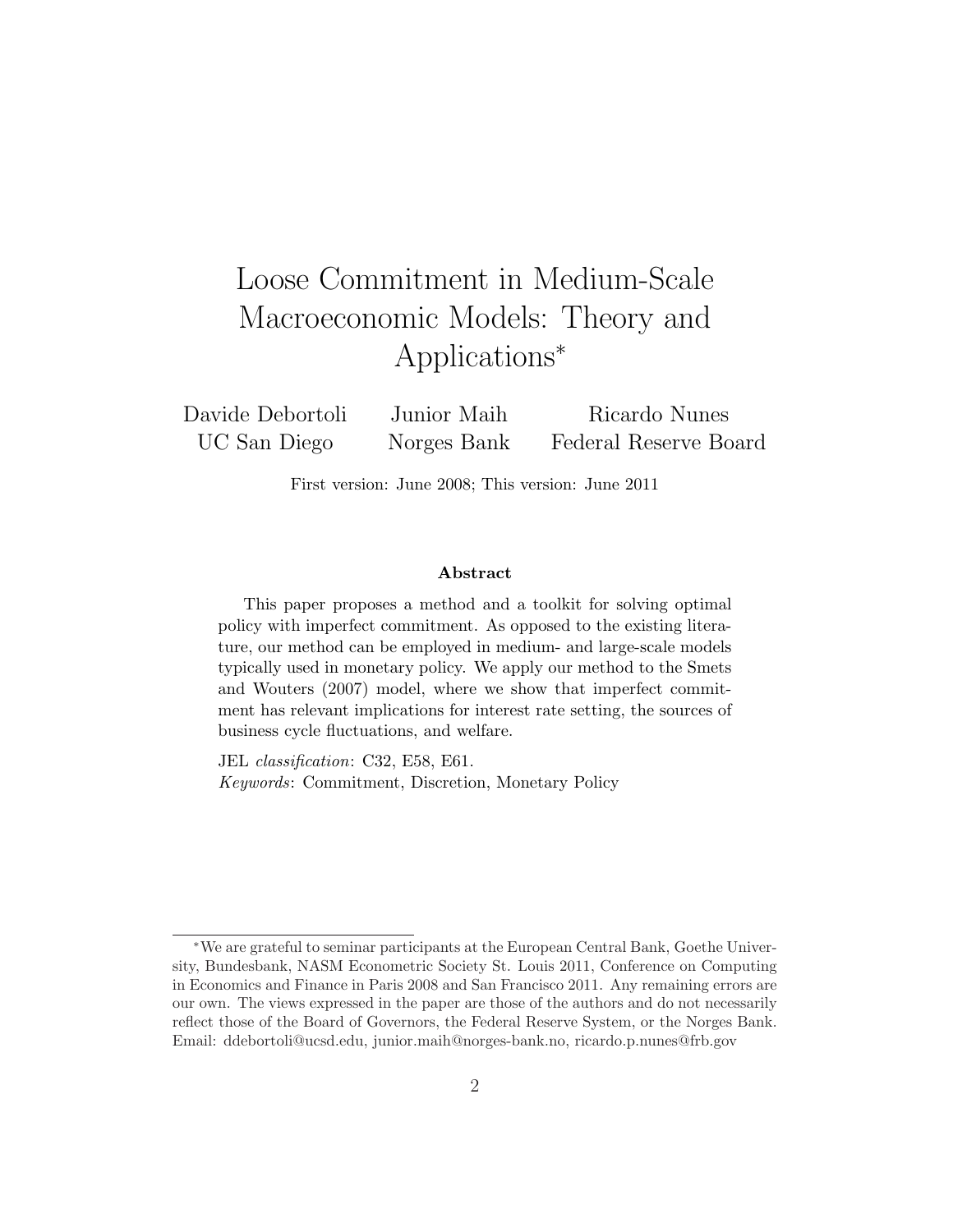## 1 Introduction

In the modern macroeconomic literature, economic outcomes result from the interactions between policymakers and rational firms and households. A common feature of these models is that economic decisions (e.g. consumption, hours worked, prices) depend on expectations about future policies (e.g. taxes, interest rates, tariffs). As shown by Kydland and Prescott (1977) optimal policy plans in this class of models are subject to time-inconsistency.

The modern literature has taken different approaches to address this problem. One possibility is to assume that policymakers can fully commit – a single optimization is undertaken and the chosen policies are then implemented in all subsequent periods. This approach is known as full-commitment or simply commitment. An alternative, often referred to as discretion or nocommitment, assumes that policymakers can not commit and that policy plans always need to be time-consistent. Although many types of timeconsistent equilibria can be studied, one of the most common approaches is to solve for Markov-perfect equilibria, where policy functions only depend on payoff relevant state variables.

Both the full-commitment and discretion approaches are to some extent unrealistic. Commitment does not match the observation that governments and other institutions have defaulted on past promises. Discretion rules out the possibility that governments achieve the benefits of making and keeping a promise, despite the ex-post incentive to renege. Roberds (1987) developed an approach – recently extended by Schaumburg and Tambalotti (2007) and Debortoli and Nunes (2010a) – which escapes the "commitment vs discretion" dichotomy. Policymakers are endowed with a commitment technology, but with some exogenous and common knowledge probability they may succumb to the temptation to revise their plans. This approach has been labeled quasi-commitment or loose commitment.

Several questions can be addressed with the loose commitment approach. What are the gains of achieving more credibility? How does the possibility of future re-optimizations affect current outcomes and promises? What are the consequences of revising policy plans? How do occasional re-optimizations affect the shock propagation, volatilities, and cross-correlations between relevant variables? To answer these questions and derive the associated positive and normative implications, one must depart from the frameworks of commitment and discretion and consider instead loose commitment.

Nevertheless, due to some technical difficulties, the loose commitment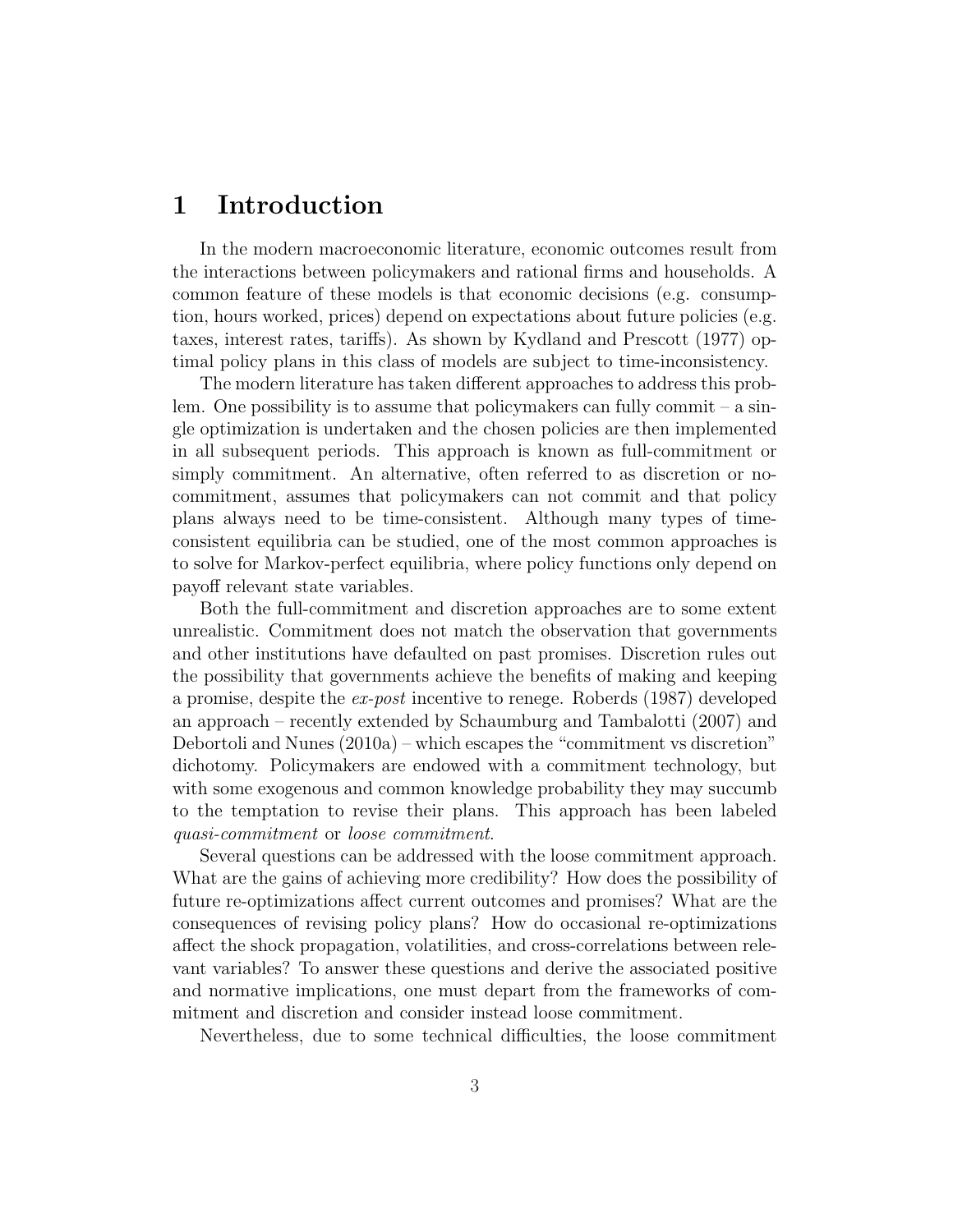approach has so far been limited to relatively simple and stylized models. The goal of this paper is to overcome this limitation. We propose a simple and relatively general algorithm to solve for the optimal policy plan under loose commitment in medium- and large-scale models typically used for monetary policy analysis. We show how these types of problems reduce to solving a system of linear difference equations, and do not present any additional challenge with respect to the commitment or discretion cases.

Our framework allows us not only to address the questions posed in complex monetary policy models, but also to pose new questions and examine how additional economic features interact with imperfect commitment. For instance, central banks often and carefully devise communication strategies where future actions may be revealed to the public. In one of our applications we distinguish the shocks that require more commitment and may call for a more detailed planning and communication strategy.

Assuming plans' revisions to be stochastic events, rather than endogenous decisions, is clearly a simplification analogous in spirit to the Calvo pricing model. While more complex credibility settings can be easily imagined (e.g. an endogenous timing of re-optimizations), such complexity may become prohibitive in medium- and large-scale models. In those type of models, the tractable though simplified approach employed here is particularly valuable.

This paper is related to the literature on optimal monetary policy in linear quadratic frameworks. Solution algorithms for full-commitment, together with a discussion about the computational aspects, have been developed by Currie and Levine (1993) and Söderlind (1999), among others. Methods to solve for (Markov-perfect) time-consistent equilibria are described in Backus and Driffill  $(1985)$ , Söderlind  $(1999)$ , and Dennis  $(2007)$ . The main contribution of our paper is to extend these methodologies to address problems under loose commitment. To illustrate the benefits of our approach, the methodology is then applied to analyze the effects of commitment in the medium-scale model of Smets and Wouters (2007), which has arguably become one of the benchmark models in the dynamic stochastic general equilibrium literature.<sup>1</sup>

The paper continues as follows. In section 2 we introduce the general formulation of the model. In section 3 we study the optimal policy problem and describe the solution algorithm. Section 4 discusses the role of commitment in the Smets and Wouters (2007) model and section 5 concludes. We

<sup>&</sup>lt;sup>1</sup>We have also tested our methodology with bigger models used for monetary policy analysis, such as the Norwegian Economy Model (NEMO) of the Norges Bank.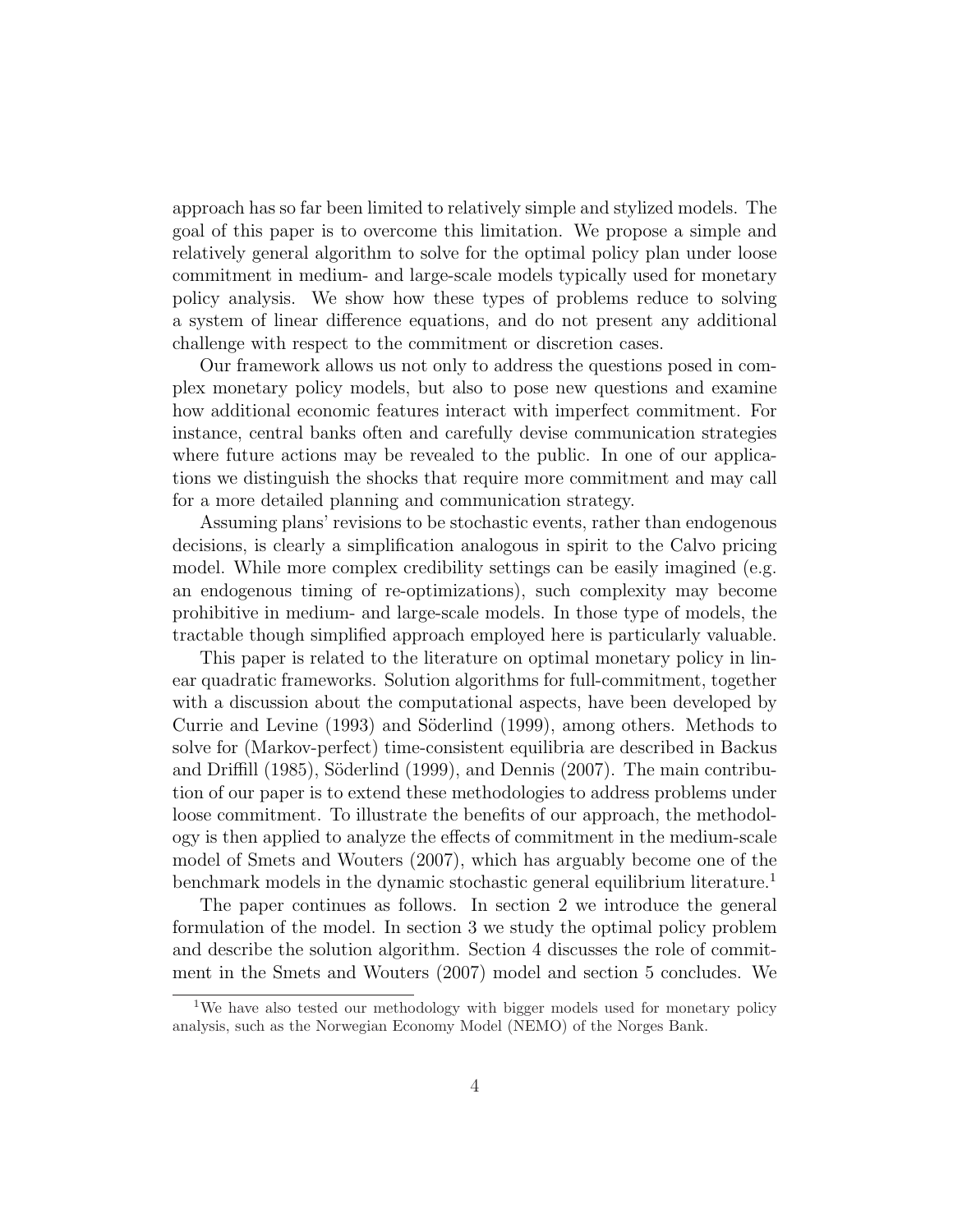provide as supplementary material a collection of codes and documentation that implement our algorithm in a variety of models.

# 2 General form of the models

Consider a general linear model, whose structural equations can be cast in the form

$$
A_{-1}y_{t-1} + A_0y_t + A_1E_ty_{t+1} + Bv_t = 0, \qquad \forall t \tag{1}
$$

where  $y_t$  indicates a vector of endogenous variables and  $v_t$  is a vector of serially uncorrelated exogenous disturbances with zero mean and  $Ev_t v_t' = \Sigma_v$ . The vast majority of the models used for monetary policy analysis can be mapped into such formulation.

The common approach in the monetary policy literature is to assume that central banks have a quadratic loss function

$$
\sum_{t=0}^{\infty} \beta^t y_t^{\prime} W y_t.
$$
 (2)

In some cases, a purely quadratic objective function is consistent with a second-order approximation of a general time-separable utility function around an efficient steady-state (see e.g. Woodford (2003a)).<sup>2</sup> Moreover, quadratic loss functions have been shown to realistically describe central bank's behavior, even if they do not necessarily reflect the preferences of the underlying society.<sup>3</sup> In fact, and following Rogoff (1985), appointing a central banker who is more averse towards inflation than the overall public may be desirable in the limited commitment settings considered here.

Throughout the analysis we therefore maintain the assumption that the central bank's loss function is purely quadratic and may or may not reflect social preferences. Besides obvious tractability considerations, this feature

<sup>2</sup> In the presence of steady-state distortions, a purely quadratic objective can be obtained using a simple linear combination of the structural equations approximated to a second-order. However, as shown by Debortoli and Nunes (2006), this requires imposing the so-called "timeless perspective" assumption, which contrasts with the loose commitment settings considered in this paper. For an alternative approach, see Schmitt-Grohe and Uribe (2005).

<sup>3</sup>See for example the empirical analysis of Dennis (2004) and Ilbas (forthcoming).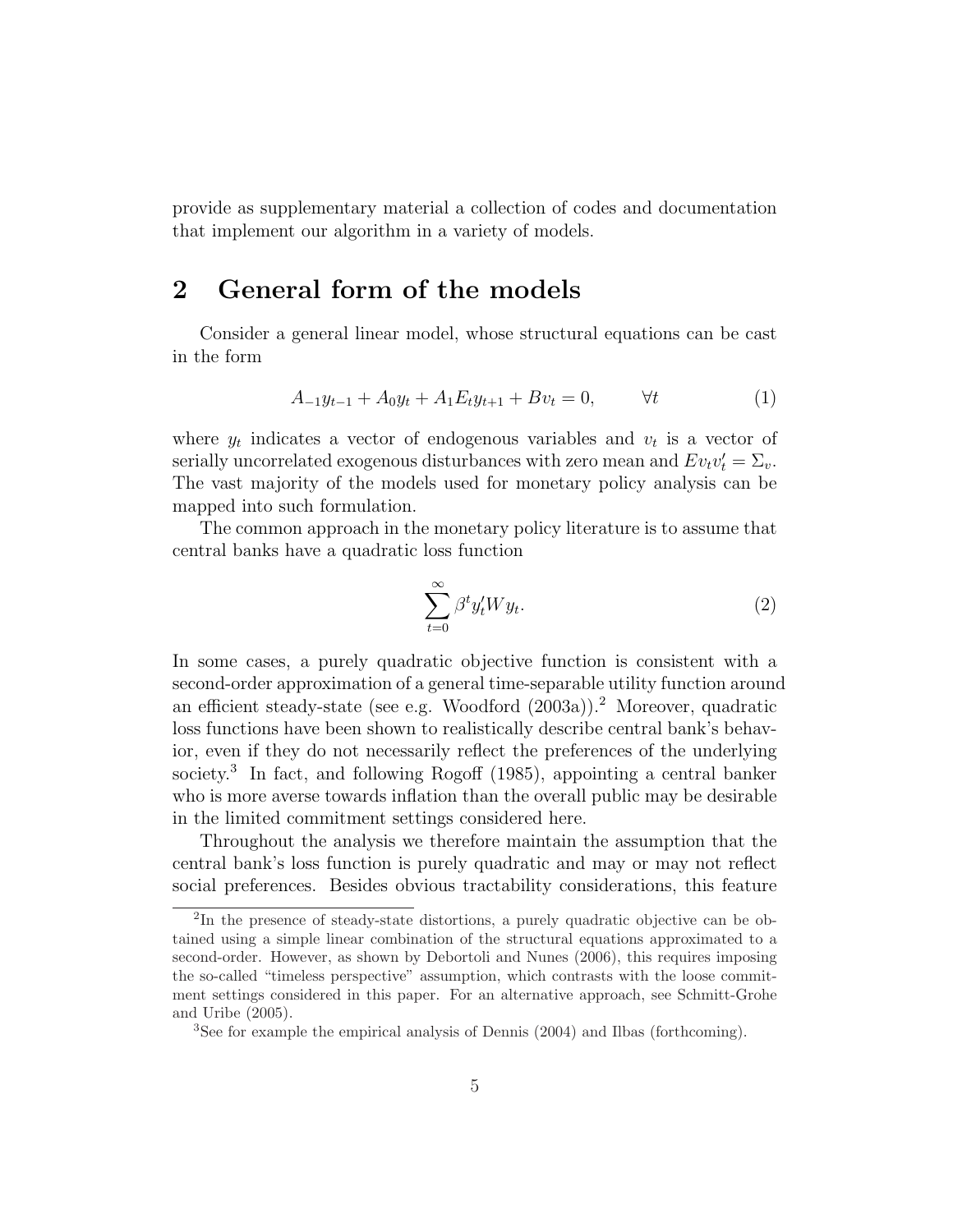guarantees that our methodology is flexible and directly applicable to most of the models used for monetary policy analysis.<sup>4</sup>

### 3 Optimal policy under loose commitment

In a loose commitment setting it is assumed that policymakers have access to a commitment technology but may occasionally revise their plans. More formally, suppose that the occurrence of a re-optimization is driven by a two-state Markov stochastic process

$$
\eta_t = \begin{cases} 1 & \text{with Prob. } \gamma \\ 0 & \text{with Prob. } 1 - \gamma \end{cases}
$$
 (3)

At any given point in time if  $\eta_t = 1$ , previous commitments are honored. This event occurs with probability  $0 \leq \gamma \leq 1$ . Instead, if  $\eta_t = 0$ , previous promises are reneged and a new policy plan is formulated. This formulation nests both the full-commitment and discretion approaches as limiting cases where  $\gamma = 1$  and  $\gamma = 0$ , respectively. More importantly, this formulation also spans the continuum between those two extremes.

Considering stochastic re-optimizations is a necessary simplification to address large scale models. Such an assumption also seems justified if the timing of plans revisions can be uncorrelated with the state of the economy. One possible candidate for such events is a change in the dominating view within a central bank due to time-varying composition of its decision-making committee. Another candidate is outside pressures of varying intensity exerted by politicians and the financial industry.<sup>5</sup> Alternatively, our approach

<sup>&</sup>lt;sup>4</sup>In the companion code, models with more lags, leads, constants, and serially correlated shocks are automatically transformed to be consistent with the formulation in equations (1) and (2). Stochastic targets and preference shocks can also be incorporated by suitably expanding the vector  $y_t$ .

<sup>5</sup> In the case of the United States, the reserve bank presidents serve one-year terms as voting members of the FOMC on a rotating basis, except for the president of the New York Fed. Furthermore, substantial turnover among the reserve bank presidents and the members of the Board of Governors arises due to retirement and outside options. With the (up to) seven members of the Board of Governors being nominated by the U.S. President and confirmed by the U.S. Senate, the composition of views in the FOMC may be affected by the views of the political party in power at the time of the appointment. Chappell et al. (1993) and Berger and Woitek (2005) find evidence of such effects in the U.S. and Germany, respectively.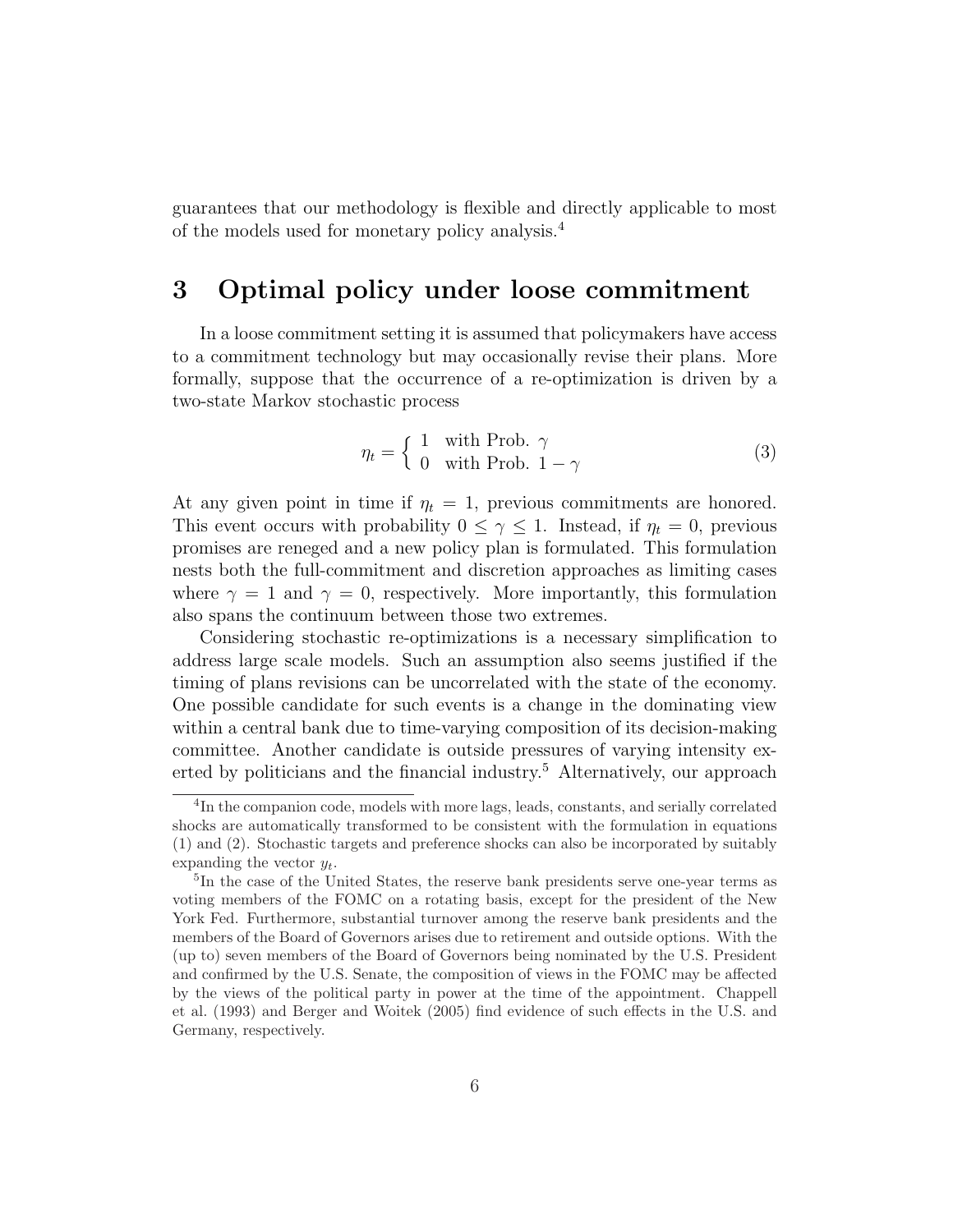can be interpreted as the reduced form of a model in which commitment to a policy is sustained by the threat of a punishment in case of re-optimization. If the punishment requires a priori coordination among private agents and in some random periods can not be implemented, then such a model may bear similarities with our approach.<sup>6</sup>

Following Schaumburg and Tambalotti (2007) and Debortoli and Nunes (2010a), the policymaker's problem can be written as

$$
y'_{-1}Py_{-1} + d = \min_{\{y_t\}_{t=0}^{\infty}} E_{-1} \sum_{t=0}^{\infty} (\beta \gamma)^t \left[ y'_t Wy_t + \beta (1 - \gamma) (y'_t Py_t + d) \right]
$$
(4)

s.t. 
$$
A_{-1}y_{t-1} + A_0y_t + \gamma A_1E_t y_{t+1} + (1 - \gamma) A_1E_t y_{t+1}^r + Bv_t = 0.
$$
  $\forall t \ge 0$ 

The objective function is given by an infinite sum discounted at the rate  $\beta\gamma$ summarizing the history in which re-optimizations never occur. Each term in the summation is composed of two parts. The first part is the period loss function. The second part indicates the value the policymaker obtains if a re-optimization occurs in the next period.

The policymaker faces a sequence of constraints, where in any period  $t$ expectations of future variables are an average between two terms. The first term  $(y_{t+1})$ , with weight  $\gamma$ , relates to the allocations prevailing when current plans are honored. The second term  $y_{t+1}^r$ , with weight  $(1 - \gamma)$ , refers to the choices made in period  $t + 1$  if a re-optimization occurs (i.e. if  $\eta_{t+1} = 0$ ). As in the Markov-perfect literature, we assume that expectations about choices following a re-optimization only depend on state-variables.

$$
E_t y_{t+1}^r = \tilde{H} y_t. \tag{5}
$$

The policymaker can not decide directly on the allocations implemented if a re-optimization occurs and therefore the matrix  $\hat{H}$  is taken as given.

For any  $H$ , the policymaker's problem can be solved using recursive methods. We follow the approach of Kydland and Prescott (1980) and Marcet and Marimon (2009), and write the Lagrangean associated with the optimal

<sup>&</sup>lt;sup>6</sup>Such a framework would build on the seminal contributions of Chari and Kehoe (1990), and Kehoe and Levine (1993). A related approach using a model of imperfect information is described in Sleet (2001). Most of these frameworks model the private sector as a representative household therefore avoiding the coordination problem.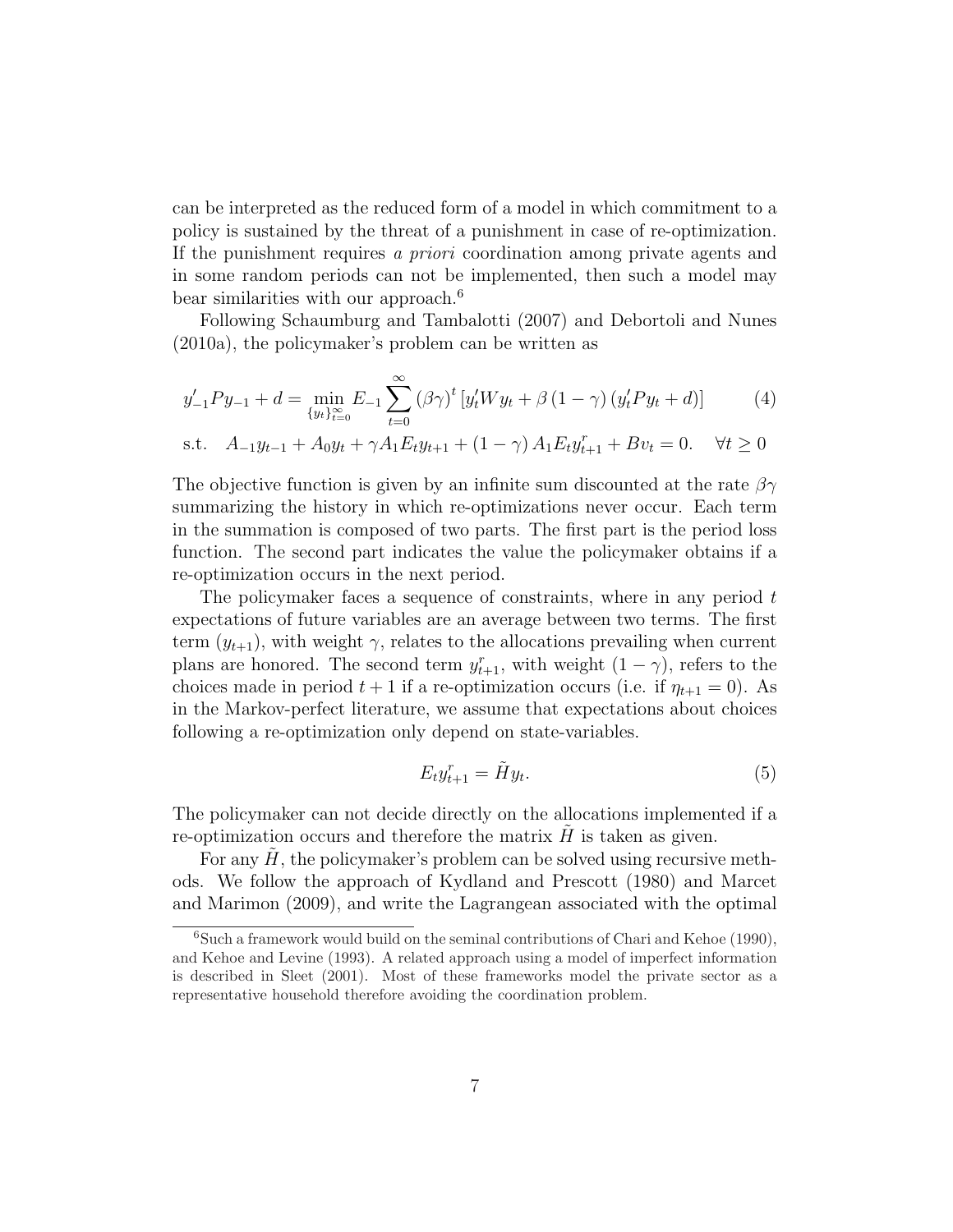policy problem

$$
\mathcal{L} \equiv E_{-1} \sum_{t=0}^{\infty} (\beta \gamma)^{t} \left\{ y_{t}^{\prime} \left[ W + (1 - \gamma) \beta P \right] y_{t} + \lambda_{t-1}^{\prime} \beta^{-1} A_{1} y_{t} + \delta \right\}
$$
\n
$$
\lambda_{t}^{\prime} \left[ A_{-1} y_{t-1} + \left( A_{0} + (1 - \gamma) A_{1} \tilde{H} \right) y_{t} + B v_{t} \right] \right\}
$$
\n
$$
\lambda_{-1} = 0
$$
\n
$$
\tilde{H}, y_{-1} \text{ given.}
$$
\n(6)

This Lagrangean can be written recursively by expanding the state of the economy to include the Lagrange multiplier vector  $\lambda_{t-1}$ . The solution to the problem is then characterized by a time-invariant policy function

$$
\begin{bmatrix} y_t \\ \lambda_t \end{bmatrix} = \begin{bmatrix} H_{yy} & H_{y\lambda} \\ H_{\lambda y} & H_{\lambda \lambda} \end{bmatrix} \begin{bmatrix} y_{t-1} \\ \lambda_{t-1} \end{bmatrix} + \begin{bmatrix} G_y \\ G_{\lambda} \end{bmatrix} v_t,
$$
 (7)

where the matrices H and G depend on the unknown matrix  $\tilde{H}$ .

When a re-optimization occurs in a given period t, the vector  $\lambda_{t-1}$  must be reset to zero. This result, formally proved by Debortoli and Nunes (2010a), has an intuitive interpretation. A re-optimization implies that all the past promises regarding current and future variables are no longer binding.

According to equation (7) and setting  $\lambda_{t-1} = 0$ , it follows that  $y_t^r =$  $H_{yy}y_{t-1} + G_yv_t$ . Moving this equation forward one period and taking expectations, one obtains  $E_t y_{t+1}^r = H_{yy} y_t$ . For this expression to be consistent with equation  $(5)$ , it must be that in a rational expectations equilibrium

$$
H_{yy} = \tilde{H}.\tag{8}
$$

Given our formulation, the optimal policy under loose commitment can be found as the solution of a fixed point problem in the matrix  $H$ . In what follows we propose an algorithm to solve for that fixed point.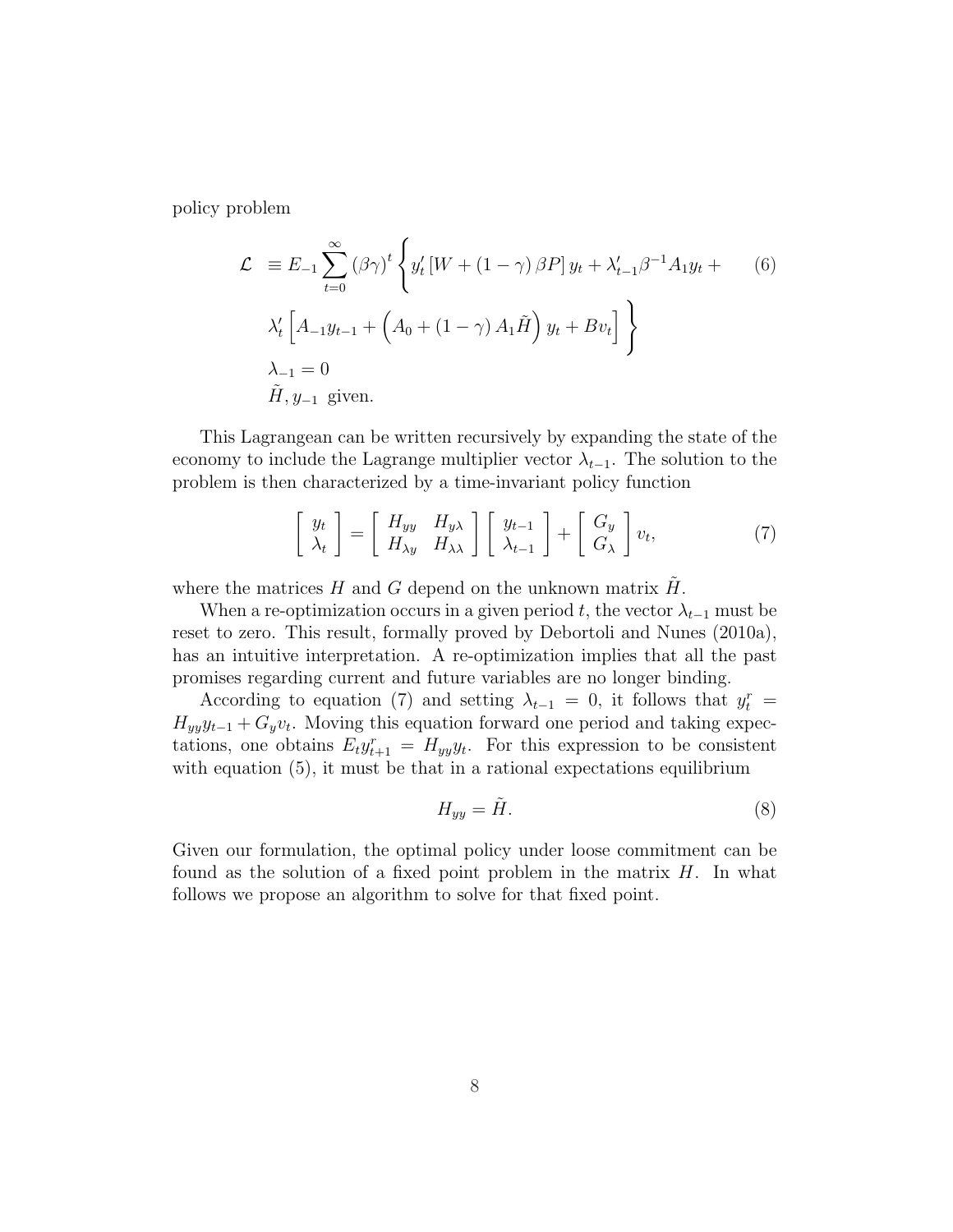#### 3.1 Solution algorithm

We start by writing the first-order conditions of the Lagrangean (6):

$$
\frac{\partial \mathcal{L}}{\partial \lambda_t} = [A_0 + (1 - \gamma) A_1 H_{yy}] y_t + \gamma A_1 E_t y_{t+1} + A_{-1} y_{t-1} + B v_t = 0 \quad (9)
$$
  
\n
$$
\frac{\partial \mathcal{L}}{\partial y_t} = 2Wy_t + \beta (1 - \gamma) A'_{-1} E_t \lambda_{t+1}^r + (A_0 + (1 - \gamma) A_1 H_{yy})' \lambda_t + \mathcal{I}_{\gamma} \beta^{-1} A'_1 \lambda_{t-1} + \beta \gamma A'_{-1} E_t \lambda_{t+1} = 0. \tag{10}
$$

The vector equation (9) corresponds to the structural equation (1), where we have used equations (5) and (8) to substitute for the term  $E_t y_{t+1}^r$ . As a result, the unknown matrix  $H_{yy}$  enters equation (9). That matrix also enters equation (10), reflecting that  $y_t$  can be used to affect the expectations of  $y_{t+1}^r$ . The term  $\lambda_{t+1}^r$  in equation (10) constitutes the derivative of the value function w.r.t.  $y_t$ . This derivative can be obtained using the envelope condition

$$
\frac{\partial y_t' P y_t}{\partial y_t} = 2P y_t = A_{-1}' E_t \lambda_{t+1}^r. \tag{11}
$$

Finally, the term  $\mathcal{I}_{\gamma}$  in equation (10) is an indicator function

$$
\mathcal{I}_{\gamma} = \begin{cases} 0, \text{ if } \gamma = 0\\ 1, \text{ otherwise} \end{cases}
$$

and is used for convenience so that equation (10) is also valid under discretion  $(\gamma = 0)$ , where the term  $\beta^{-1} A_1' \lambda_{t-1}$  would not appear.<sup>7</sup>

There are many methods to solve linear rational expectation systems like (9)-(10), and standard routines are widely available (e.g. Sims (2002), Klein (2000), Collard and Juillard (2001)). Our computational implementation is based on the method of undetermined coefficients.

For a given guess of the matrix  $H$ , the law of motion (7) can be used to compute the expectations terms

$$
E_t y_{t+1} = H_{yy} y_t + H_{y\lambda} \lambda_t \tag{12}
$$

$$
E_t \lambda_{t+1} = H_{\lambda y} y_t + H_{\lambda \lambda} \lambda_t \tag{13}
$$

$$
E_t \lambda_{t+1}^r = H_{\lambda y} y_t, \tag{14}
$$

<sup>&</sup>lt;sup>7</sup>The indicator function is only needed because when deriving equation  $(10)$  we have divided all terms by  $(\beta \gamma)^t$ , which can be done only if  $\gamma \neq 0$ .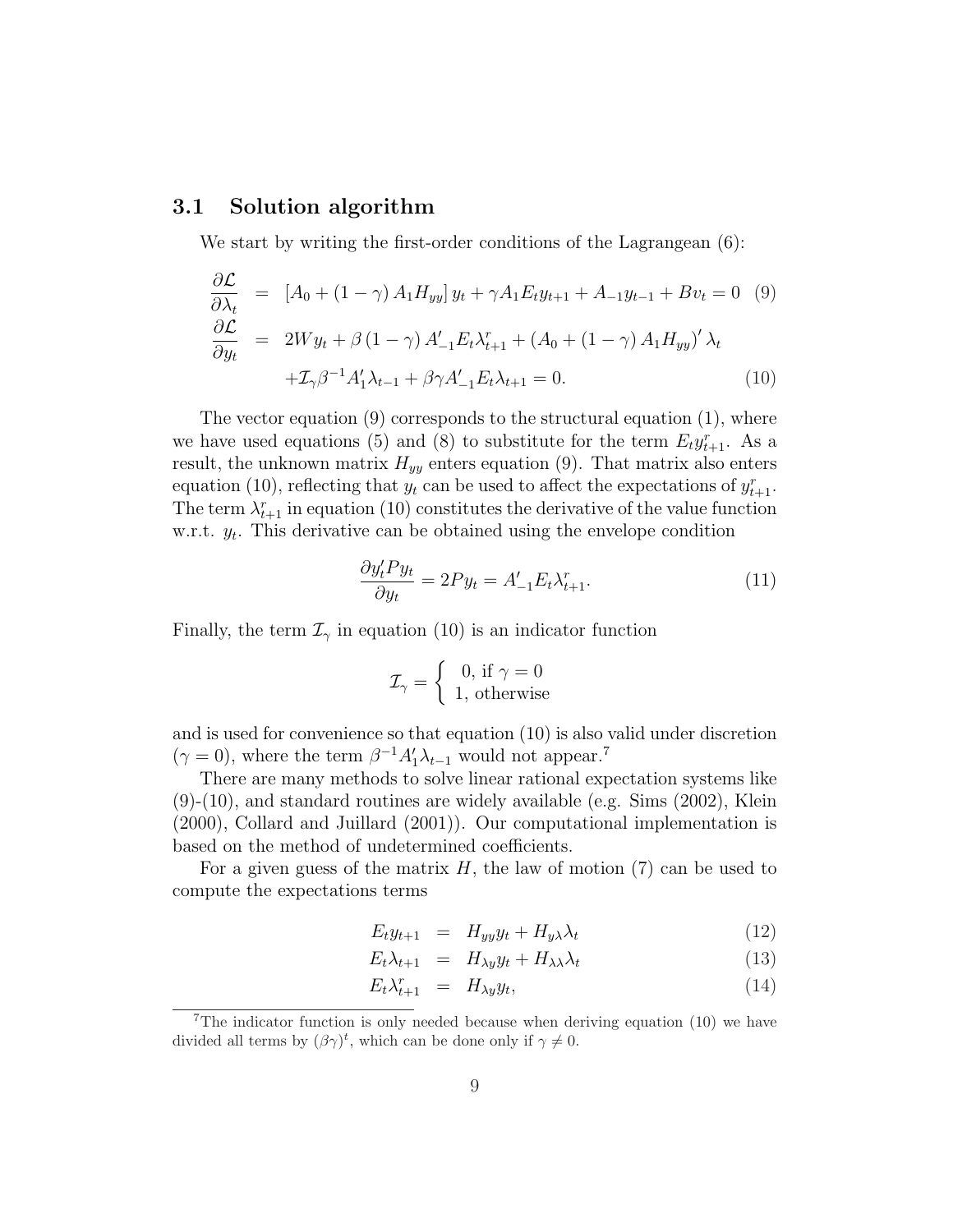where the last equation follows from resetting the Lagrange multiplier  $\lambda_t$  to zero due to the re-optimization at  $t + 1$ . Substituting these formulas into  $(9)-(10)$  one obtains

$$
\Gamma_0 \left[ \begin{array}{c} y_t \\ \lambda_t \end{array} \right] + \Gamma_1 \left[ \begin{array}{c} y_{t-1} \\ \lambda_{t-1} \end{array} \right] + \Gamma_v v_t = 0, \tag{15}
$$

with

$$
\begin{array}{ll} \Gamma_0 \equiv & \left[ \begin{array}{cc} A_0 + A_1 H_{yy} & \gamma A_1 H_{y\lambda} \\ 2W + \beta A_{-1}' H_{\lambda y} & A_0' + \left( 1 - \gamma \right) H_{yy}' A_1' + \beta \gamma A_{-1}' H_{\lambda \lambda} \end{array} \right] \\ \Gamma_1 \equiv & \left[ \begin{array}{cc} A_{-1} & 0 \\ 0 & \beta^{-1} \mathcal{I}_{\gamma} A_1' \end{array} \right], \qquad \Gamma_v \equiv \left[ \begin{array}{c} B \\ 0 \end{array} \right]. \end{array}
$$

The resulting law of motion is

$$
\begin{bmatrix} y_t \\ \lambda_t \end{bmatrix} = -\Gamma_0^{-1} \Gamma_1 \begin{bmatrix} y_{t-1} \\ \lambda_{t-1} \end{bmatrix} - \Gamma_0^{-1} \Gamma_v v_t, \qquad (16)
$$

where we are assuming the matrix  $\Gamma_0$  to be non-singular.

The final step consists in verifying that this law of motion coincides with the initial guess, i.e.  $H = -\Gamma_0^{-1} \Gamma_1$ . If not, the guess-and-verify procedure is repeated until convergence. In summary, the algorithm proceeds as follows:

- 1. Using a guess  $H_{guess}$ , form  $\Gamma_0$  and  $\Gamma_1$ .
- 2. Compute  $H = -\Gamma_0^{-1} \Gamma_1$ .
- 3. Check if  $||H H_{guess}|| < \xi$ , where  $||.||$  is a distance measure and  $\xi >$ 0. If the guess and the solution have converged, proceed to step 4. Otherwise, update the guess as  $H_{guess} = H$  and repeat steps 1-3 until convergence.
- 4. Finally, form  $\Gamma_v$  and compute  $G = -\Gamma_0^{-1} \Gamma_v$ .

Clearly, there are many alternative algorithms to the one proposed. For example, for a given H the system of equations  $(9)-(10)$  could be solved using a generalized Schur decomposition as in Blanchard and Kahn (1980) or solving a quadratic matrix equation as in Uhlig (1995). For this reason, the non-singularity of the matrix  $\Gamma_0$  is not essential. Also, the solution of the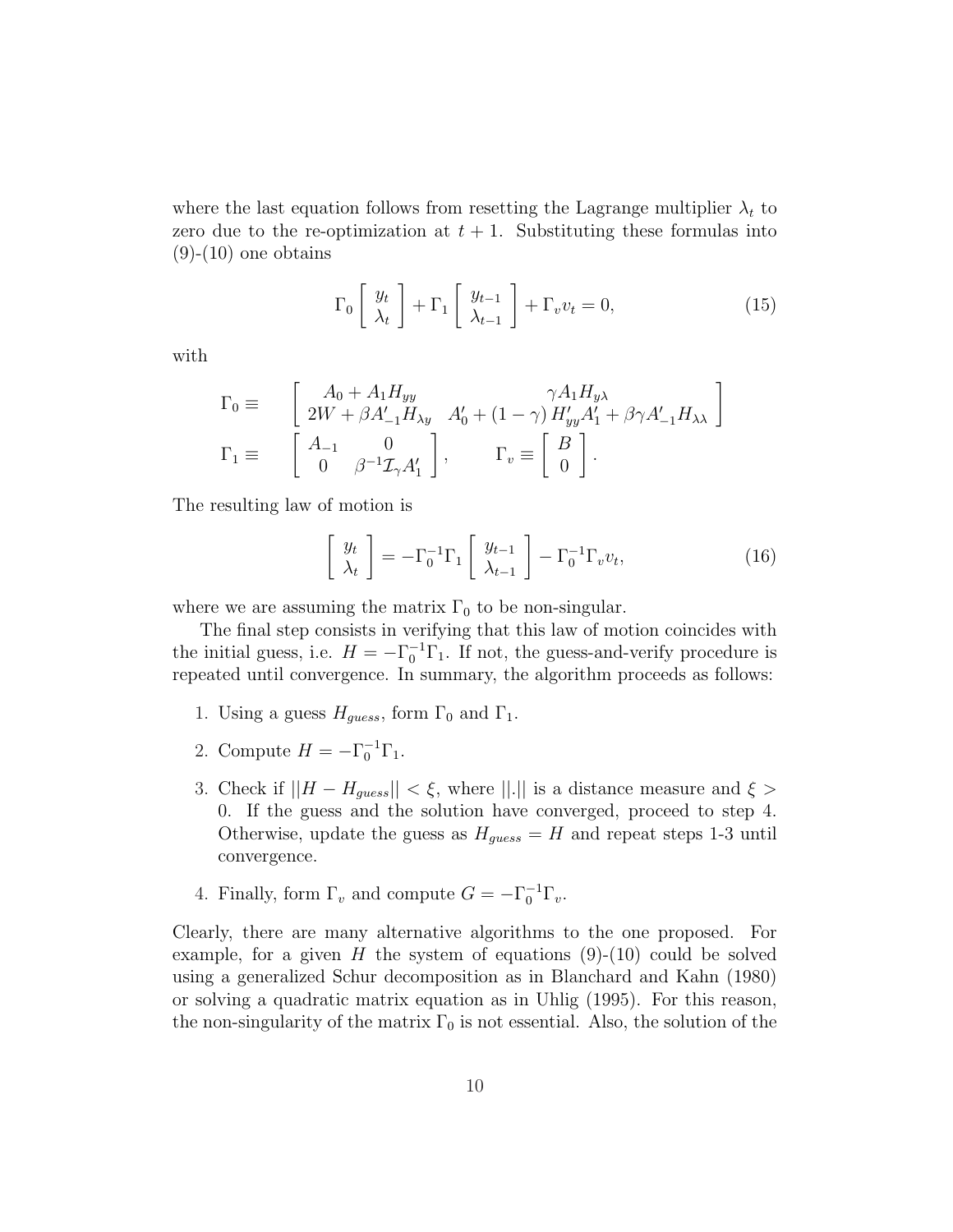fixed point problem on the matrix  $H$  could be performed using a Newtontype method. Nevertheless, the procedure described above proved to be computationally more efficient.

The main message of our analysis is that solving for an optimal policy problem under loose commitment only requires solving a fixed point problem, which in a linear-quadratic framework is as simple as solving a system of linear equations. In addition, a loose commitment approach nests the full-commitment and discretion cases. In this respect, Blake and Kirsanova (2010) show that some linear-quadratic models may display multiple equilibria under discretion.<sup>8</sup> In those cases, and depending on the initial guess, our algorithm may then converge to different discretionary equilibria. However, our loose commitment approach, by allowing gradual intermediate steps from full-commitment to discretion, may be viewed as a selection device among those multiple equilibria.<sup>9</sup>

#### 3.2 Simulations and impulse responses

Once the matrices  $H$  and  $G$  have been obtained, it is straightforward to simulate the model for different realizations of the shocks and compute second moments and impulse response functions. For given initial conditions  $y_{-1}, \lambda_{-1}$ , and histories of the shocks  $\{v_t, \eta_t\}_{t=0}^T$ , the model simulation follows the formula ·  $\overline{a}$ ·  $\overline{a}$ 

$$
\begin{bmatrix} y_t \\ \lambda_t \end{bmatrix} = H \begin{bmatrix} y_{t-1} \\ \eta_t \lambda_{t-1} \end{bmatrix} + Gv_t.
$$

The peculiarity of the loose commitment setting is that a history of the shock driving the re-optimizations  $(\eta_t)$  should also be specificied. Whenever  $\eta_t = 0$ , the Lagrange multiplier  $\lambda_{t-1}$  is reset to zero.

#### 3.3 Welfare

For any initial condition  $\left[ y_{t-1}^{\prime} \quad \lambda_{t-1}^{\prime} \right]$ ¤ the welfare measure, unconditional on the first realization of  $v_0$ , is given by

$$
\left[\begin{array}{c} y_{t-1} \\ \lambda_{t-1} \end{array}\right]' \hat{P} \left[\begin{array}{c} y_{t-1} \\ \lambda_{t-1} \end{array}\right] + d. \tag{17}
$$

<sup>8</sup>The authors also propose a way to detect and compute the multiple equilibria, which we view as a complement to our analysis.

<sup>9</sup>Dennis and Kirsanova (2010) propose alternative selection devices based on the concepts of robustness and learnability.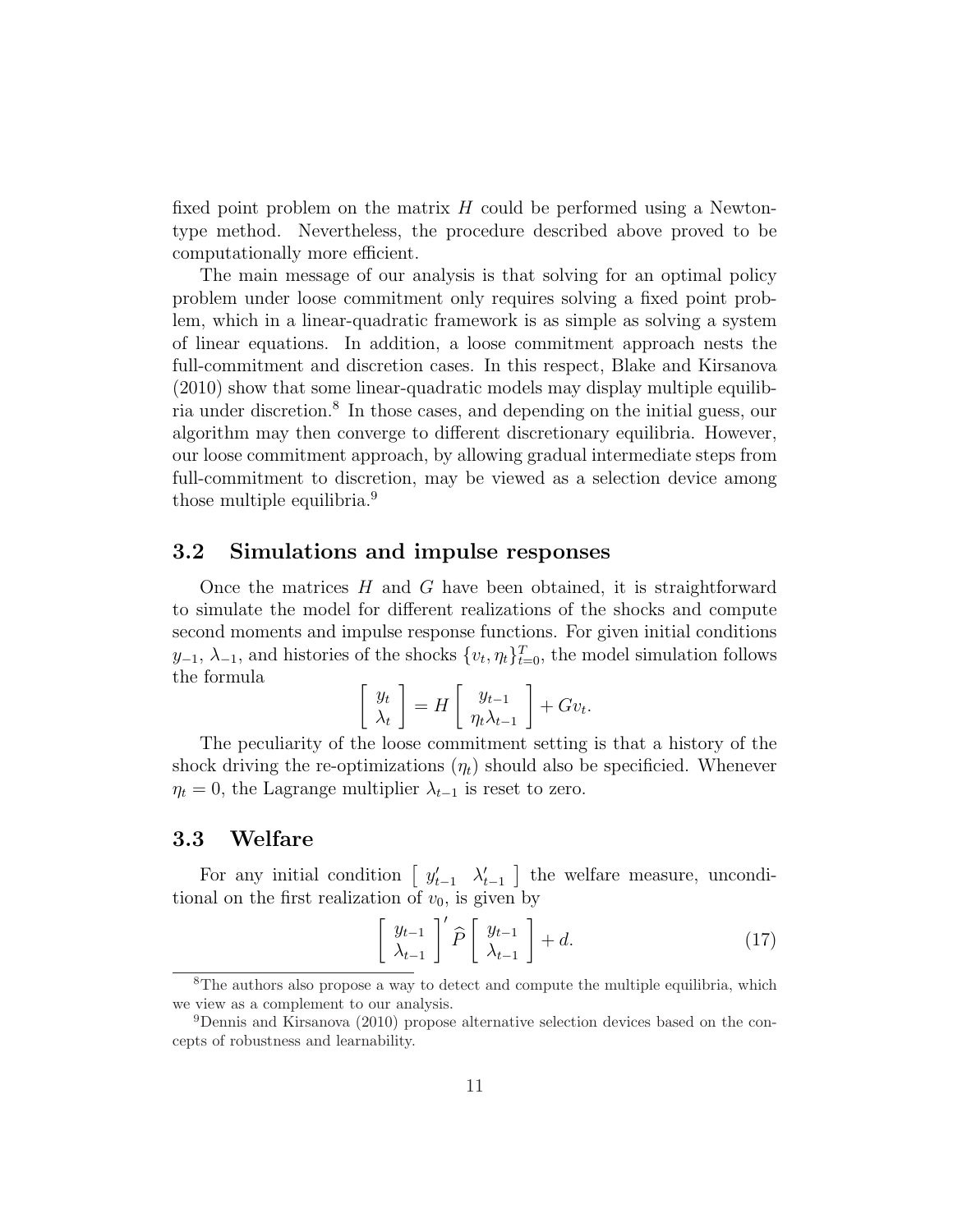The matrix  $\widehat{P}$  can be obtained taking the derivative of the recursive formulation of the Lagrangean (6), thus obtaining

$$
\widehat{P} = \frac{1}{2} \begin{bmatrix} 0 & A'_{-1} \\ \beta^{-1} A_1 & 0 \end{bmatrix} H.
$$
 (18)

Notice that in the most pertinent case with initial conditions  $\lambda_{t-1} = 0$  the only relevant term would be the upper left block of  $\widehat{P}$ , which equals  $A'_{-1}H_{\lambda y}$ .

The constant  $d$  is given by

$$
d = \frac{1}{1 - \beta} tr \left[ \Sigma_v \left( G' \tilde{V} G + G' \begin{bmatrix} 0 \\ B \end{bmatrix} \right) \right]
$$
 (19)

with

$$
\widetilde{V} = \left( \begin{bmatrix} W & 0 \\ A_0 + (1 - \gamma) A_1 H_{yy} & 0 \end{bmatrix} + \beta (1 - \gamma) \begin{bmatrix} A'_{-1} H_{\lambda y} & 0 \\ 0 & 0 \end{bmatrix} + \beta \gamma \widehat{P} \right).^{10}
$$

Alternatively, one can compute welfare conditional on the first realization of the shock, which is defined as follows:

$$
\begin{bmatrix}\ny_{t-1} \\
\lambda_{t-1} \\
v_t\n\end{bmatrix}' \widetilde{P} \begin{bmatrix}\ny_{t-1} \\
\lambda_{t-1} \\
v_t\n\end{bmatrix} + \widetilde{d} = y'_t W y_t\n\tag{20}
$$
\n
$$
+ \beta \gamma E_t \left( \begin{bmatrix}\ny_t \\
\lambda_t \\
v_{t+1}\n\end{bmatrix}' \widetilde{P} \begin{bmatrix}\ny_t \\
\lambda_t \\
v_{t+1}\n\end{bmatrix} + \widetilde{d} \right)
$$
\n
$$
+ \beta (1 - \gamma) E_t \left( \begin{bmatrix}\ny_t \\
0 \\
v_{t+1}\n\end{bmatrix}' \widetilde{P} \begin{bmatrix}\ny_t \\
0 \\
v_{t+1}\n\end{bmatrix} + \widetilde{d} \right)
$$

By definition of conditional welfare, it must be that

$$
E_t\left(\left[\begin{array}{c}y_t\\ \lambda_t\\ v_{t+1}\end{array}\right]^{\prime}\widetilde{P}\left[\begin{array}{c}y_t\\ \lambda_t\\ v_{t+1}\end{array}\right]+\widetilde{d}\right)=\left(\left[\begin{array}{c}y_t\\ \lambda_t\end{array}\right]^{\prime}\widehat{P}\left[\begin{array}{c}y_t\\ \lambda_t\end{array}\right]+d\right),\qquad(21)
$$

<sup>10</sup>The associated derivations, which follow the steps in Ljungqvist and Sargent (2004) (Ch. 5), are omitted for brevity and are available upon request.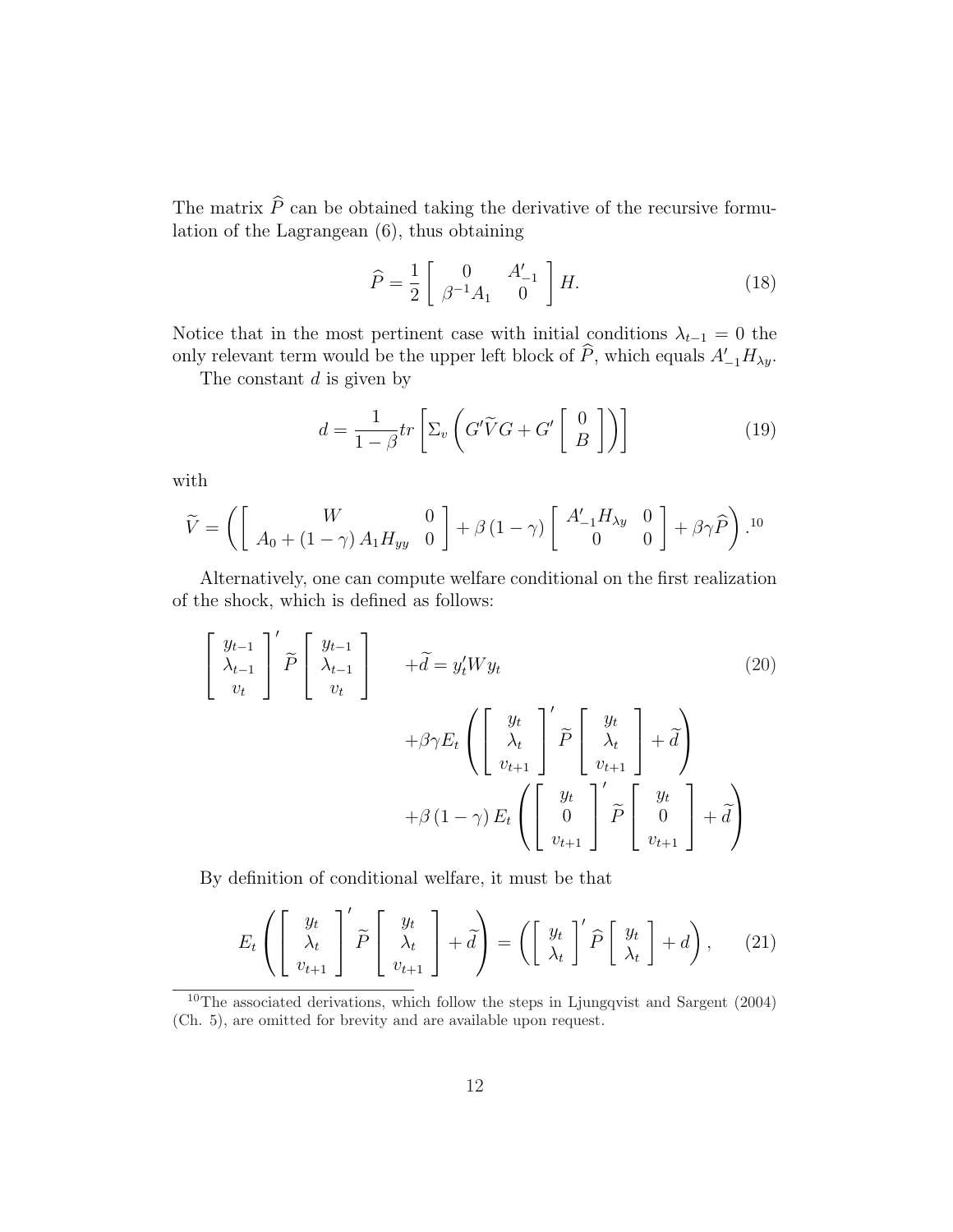and equation (20) can be rewritten as

$$
\begin{aligned}\n\begin{bmatrix}\ny_{t-1} \\
\lambda_{t-1} \\
v_t\n\end{bmatrix}' \widetilde{P} \begin{bmatrix}\ny_{t-1} \\
\lambda_{t-1} \\
v_t\n\end{bmatrix} + \widetilde{d} =\n\begin{pmatrix}\nH \begin{bmatrix}\ny_{t-1} \\
\lambda_{t-1}\n\end{bmatrix} + Gv_t\n\end{pmatrix}' \widetilde{V} \left(H \begin{bmatrix}\ny_{t-1} \\
\lambda_{t-1}\n\end{bmatrix} + Gv_t\n\end{pmatrix} +\n\begin{pmatrix}\nH \begin{bmatrix}\ny_{t-1} \\
\lambda_{t-1}\n\end{bmatrix} + Gv_t\n\end{pmatrix}' \left(\begin{bmatrix}\n0 & \beta^{-1}A_1' \\
A_{-1} & 0\n\end{bmatrix} \begin{bmatrix}\ny_{t-1} \\
\lambda_{t-1}\n\end{bmatrix} + \begin{bmatrix}\n0 \\
B\n\end{bmatrix} v_t\n\end{aligned}\right) + \beta d.
$$
\n(22)

We can thus obtain the conditional welfare, for any given initial condition, by just evaluating the right-hand side of this last expression.

In these derivations we have computed welfare using the recursive formulation of the Lagrangean (6). As mentioned earlier, that formulation is equivalent to the original problem (4) only after imposing the initial condition  $\lambda_{-1} = 0$ . If one wants to evaluate the welfare according to the original formulation of equation (2), but for a different value of  $\lambda_{-1}$ , one needs to subtract  $\lambda_{-1}\beta^{-1}A_1E_{-1}y_0$  and  $\lambda_{-1}\beta^{-1}A_1y_0$  to equations (17) and (22), respectively.<sup>11</sup>

# 4 Application: a medium-scale closed economy model

In this section, we apply our methodology to the Smets and Wouters (2007) model. Needless to say, our purpose is neither to match business cycle properties nor to test the empirical plausibility of alternative commitment settings. We instead focus on examining the role of commitment in this benchmark medium-scale model.

The model includes nominal frictions in the form of sticky price and wage settings allowing for backward inflation indexation.<sup>12</sup> It also features real rigidities – habit formation in consumption, investment adjustment costs, variable capital utilization, and fixed costs in production. The dynamics are driven by six orthogonal shocks: total factor productivity, two shocks affecting the intertemporal margin (risk premium and investment-specific

<sup>11</sup>Our sample codes incorporate these correction terms.

<sup>12</sup>Sticky nominal wages and prices follow the formulations of Erceg et al. (2000) and Yun (1996).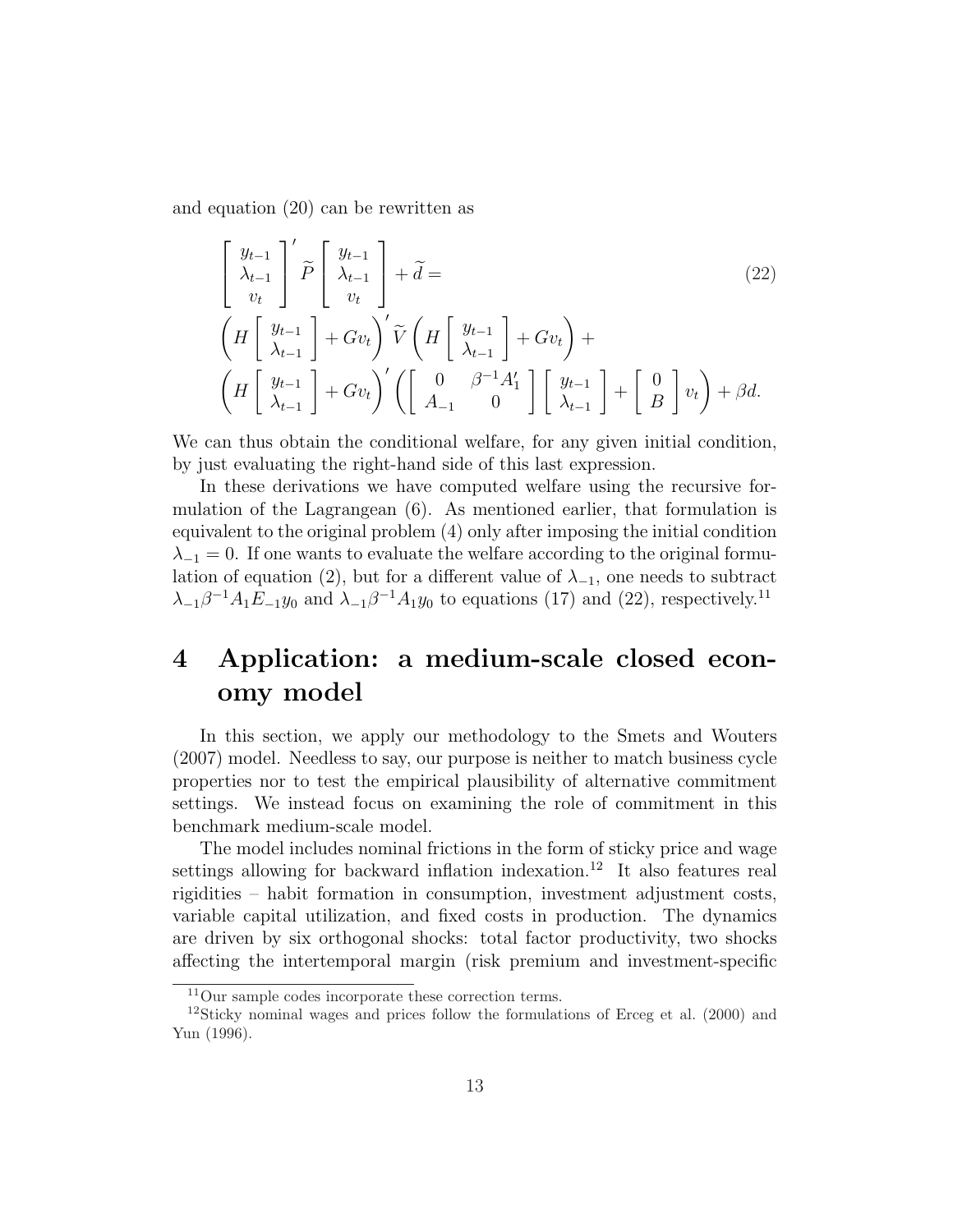technology shocks), two shocks affecting the intratemporal margin (wage and price-markup shocks), and an exogenous government spending shock. The model equations are omitted here for brevity and all parameters are calibrated to the posterior mode as reported in Smets and Wouters (2007).

Unlike Smets and Wouters (2007), we do not consider a specific interest rate rule nor the associated monetary policy shock. Instead, we assume that the central bank solves an optimal policy problem. By doing so, we exemplify how the degree of commitment and the re-optimization shocks affect the behavior of the central bank. We are not dismissing interest rate rules either from a normative or a positive perspective. In fact, it is widely known that optimal policy plans can be implemented in a variety of ways including targeting rules and instrument rules, of which interest rate rules are a subcase.

To the best of our knowledge, the utility-based welfare criterion for the Smets and Wouters (2007) model has not been derived, and doing so is beyond the scope of this paper. Instead, we explore the implications of two purely quadratic loss functions commonly used in the literature. The benchmark formulation is given by

$$
U_t^b = w_\pi \pi_t^2 + w_y y_t^2 + w_i^b (i_t - i_{t-1})^2,
$$
\n(23)

where  $\pi_t$ ,  $y_t$ , and  $i_t$  denote respectively price inflation, output-gap, and the nominal interest rate. The alternative specification takes the form

$$
U_t^a = w_\pi \pi_t^2 + w_y y_t^2 + w_i^a i_t^2. \tag{24}
$$

Following Woodford (2003b), we set the parameters  $w_{\pi} = 1, w_y = 0.003$ ,  $w_i^b = 0.0176$ , and  $w_i^a = 0.0048$ . The plausibility of these formulations and of the corresponding calibration is discussed in the following sections, where we analyze the importance of commitment from different perspectives.

#### 4.1 What are the gains from commitment?

In Figure 1, we plot the conditional welfare gains obtained for different levels of credibility.<sup>13</sup> The figure standardizes welfare by the total gains of

<sup>13</sup>Whereas we consider conditional welfare gains, the figure is similar if we do not condition on the realization of the shocks.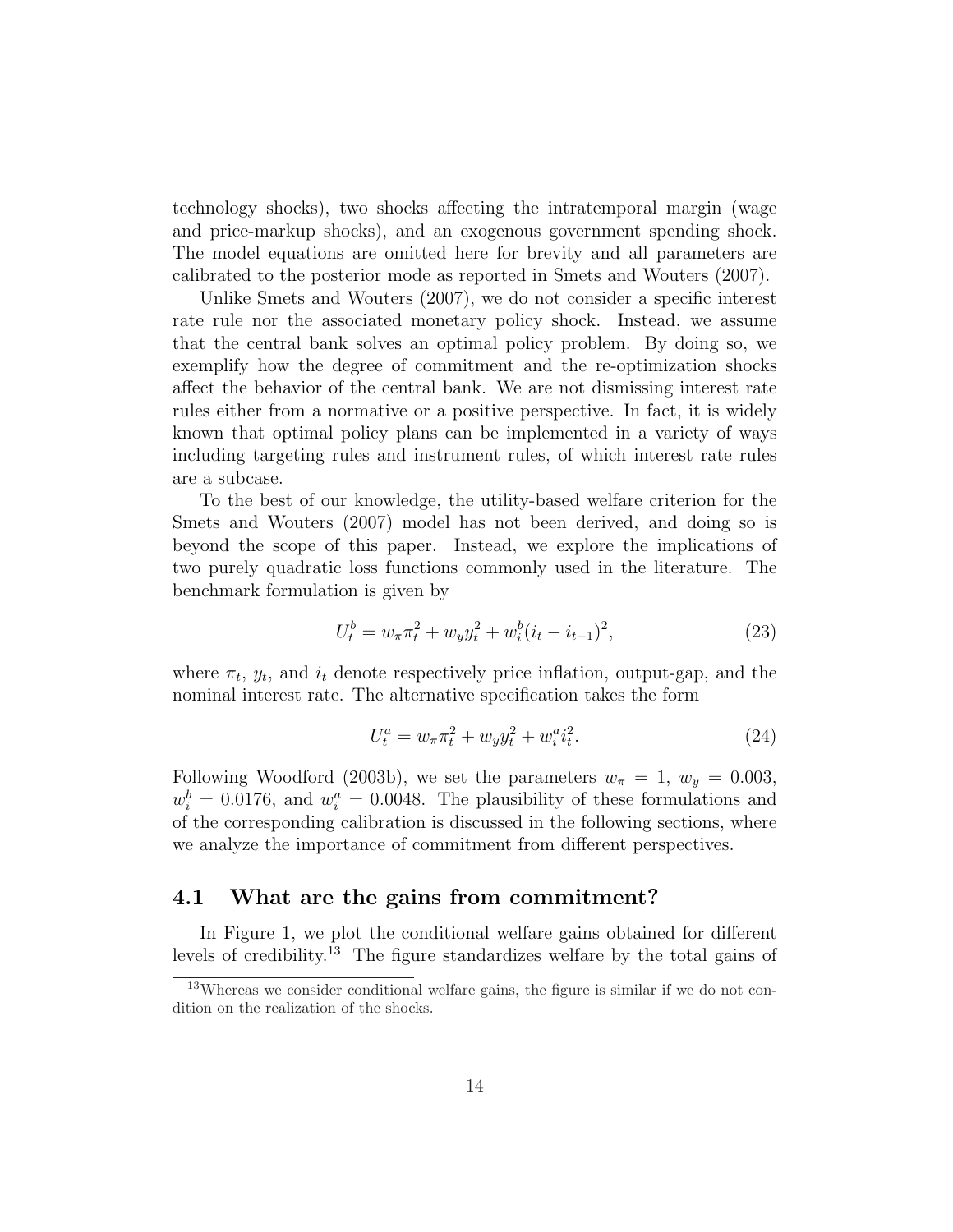changing credibility from discretion to full-commitment. This standardization has the advantage that any affine transformation of the central bank's objective function would leave Figure 1 unchanged.

As expected, higher credibility leads to higher welfare.<sup>14</sup> More importantly, the figure suggests that if a central bank has low credibility to start with, a partial enhancement of its credibility will not deliver much of the welfare gains that credibility can potentially offer. On the other hand, a central bank with high credibility should be especially cautious. It will face severe welfare losses if its credibility is deemed to have been minimally affected. The shape of the relative welfare functions contrast with those obtained by Schaumburg and Tambalotti (2007) using a more stylized monetary policy model.<sup>15</sup>

Figure 1: Welfare



Notes: The figure plots the relative welfare gains of increasing credibility from full discretion to a degree of commitment  $\gamma: (V_{\gamma}-V_{\gamma=0})/(V_{\gamma=1}-V_{\gamma=0})$ . The panel on the left corresponds to the benchmark objective function, whereas the right panel corresponds to the alternative welfare function with the interest rate level. The welfare measure corresponds to conditional welfare and the results are robust to unconditioning on the shocks.

Credibility may also affect the relative contribution of inflation and outputgap volatilities to the overall welfare loss. A higher credibility level translates

<sup>&</sup>lt;sup>14</sup>This result is formally proven in Debortoli and Nunes (2010a).

<sup>&</sup>lt;sup>15</sup>The results obtained here are instead consistent with those of Debortoli and Nunes (2010a). Also, as discussed there, the shape of the relative welfare gains change with the commitment metric. Here, we are considering and comparing results in the literature along the probability of commitment metric.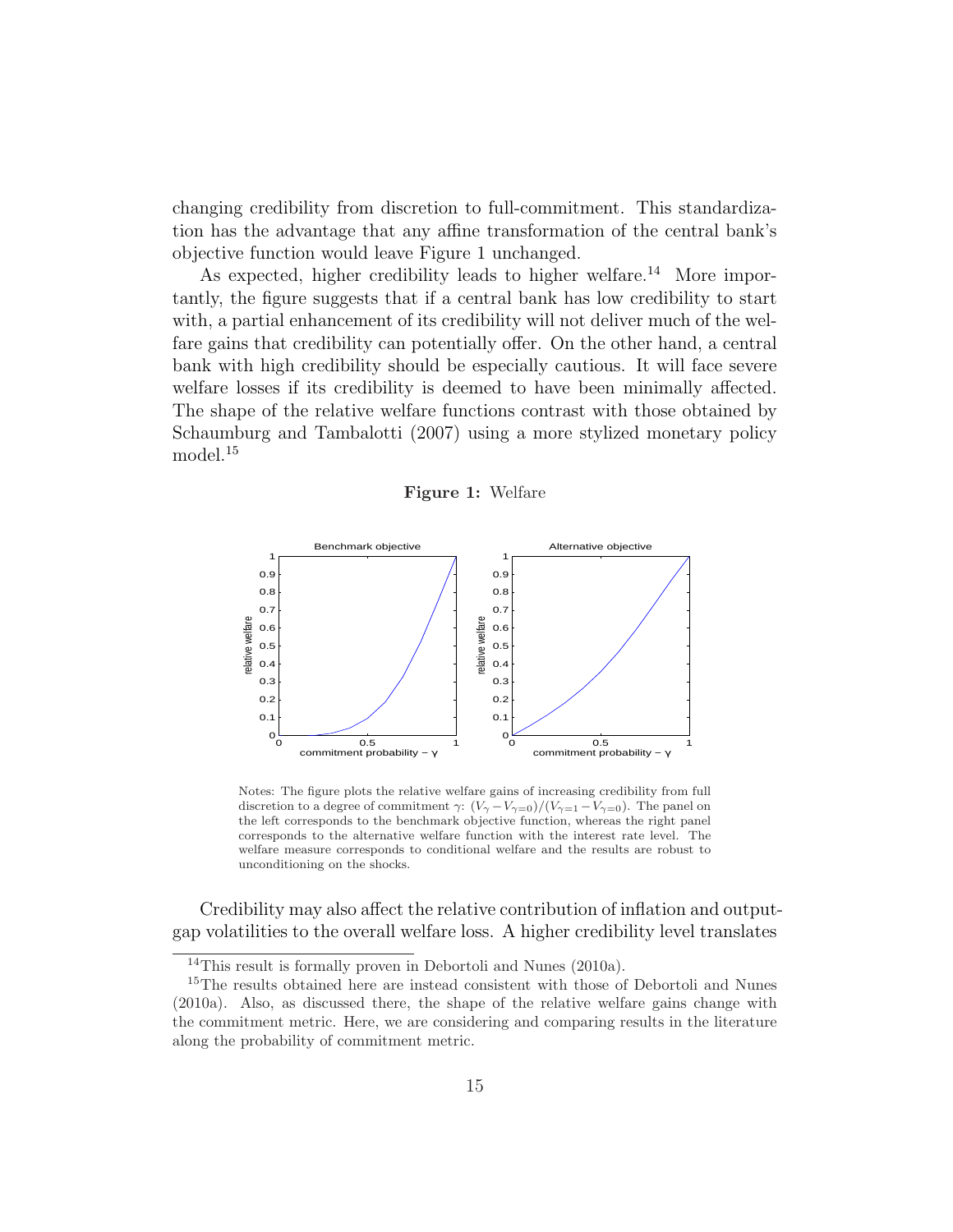into better management of the policy trade-offs because forward guidance is more effective as a policy tool. Therefore one might conjecture that higher credibility would reduce the volatilities of all welfare relevant variables. Figure 2 exemplifies that such a conjecture does not always hold. The figure shows that for a given relative weight in the objective function, a loss in credibility leads to a rise in inflation volatility but a reduction in outputgap volatility. The reason is that stabilizing inflation is the most important welfare objective. A central bank with high credibility can achieve a higher welfare by promising to stabilize inflation even if doing so implies more output-gap volatility.

#### Figure 2: Credibility and volatility



Notes: the figure plots the volatilities of inflation, output-gap, and interest rate for different credibility levels. The left and right panel change the weight on inflation and output-gap, respectively. The two panels plot several weights from half to double of the benchmark value. The solid and dashed lines consider the probability of commitment to be 0.5 and 1, respectively.

Figure 2 also discriminates among the points in the policy frontiers associated with doubling or halving  $w_{\pi}$  or  $w_y$  relative to the baseline calibration. Even considering such extreme calibrations of the welfare function does not change the results qualitatively. The finding that a loss in credibility increases inflation volatility but reduces output-gap volatility holds for those extreme calibrations as well.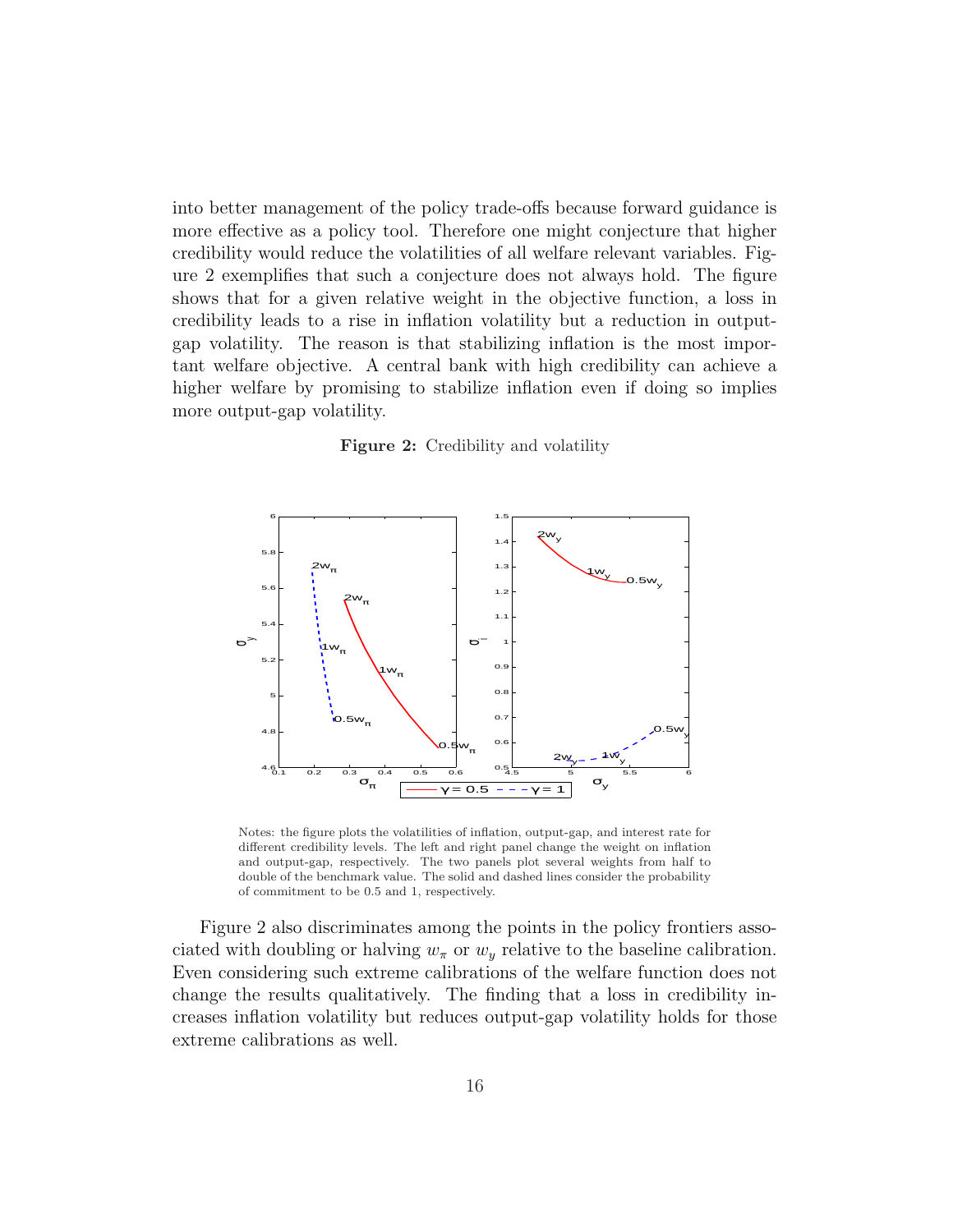#### 4.2 Loose commitment and simple interest rate rules

The optimal policy under loose commitment can be implemented through targeting rules or through an appropriately defined interest rate rule.<sup>16</sup> In DSGE monetary policy models it is instead common to adopt simple reducedform interest rate rules to describe the central bank's behavior. Clearly, such behavior is affected by the degree of commitment  $\gamma$ . An open question is to see how changes in  $\gamma$  are captured by the parameters of a simple rule. To address this question, we perform a Monte-Carlo exercise taking our model as the pseudo-true data generating process but estimating the interest rate rule

$$
i_t = \phi_i i_{t-1} + \phi_\pi \pi_t + \phi_y y_t + \epsilon_t,\tag{25}
$$

where  $\epsilon_t$  is assumed to be i.i.d. and normally distributed.

Table 1 presents the regression results. The coefficient estimates are similar to those found using actual data. In most cases, the coefficient on outputgap is small (and in some cases not significant), the coefficient on inflation is plausible, and there is a considerable degree of interest rate smoothing.<sup>17</sup> Most of the motive for interest-rate smoothing comes from commitment. Commitment implies that past policies matter for current allocations, thus introducing history dependence.<sup>18</sup> As a result, when commitment is high, the estimated values of  $\phi_i$  are high even under the alternative loss function, where *per se* there is no interest-rate smoothing motive. Overall, the coefficient  $\phi_i$  is more plausible for relatively loose commitment settings rather than with full-commitment.

Simple interest rate rules have been widely adopted to study the central bank behavior across different periods of time. In that respect, our exercise shows that a change in the interest rate parameters  $(\phi_i, \phi_\pi, \phi_y)$  should not be necessarily interpreted as a change in the central bank's preferences. Even if preferences remain unaltered, the reduced form interest rate parameters may change because of a loss of credibility.

 $16$ Evans and Honkapohja (2003) discuss how interest rate rules can implement the optimal policy plan, while targeting rules are discussed by Giannoni and Woodford (2010) in a general framework and by Debortoli and Nunes (2010b) in a loose commitment setting.

<sup>&</sup>lt;sup>17</sup>For comparability with some studies the coefficient on inflation and output-gap should be adjusted as  $\phi_{\pi}/(1-\phi_i)$  and  $\phi_{\pi}/(1-\phi_i)$ , respectively.

<sup>18</sup>For example, an optimal policy plan under full-commitment displays history dependence even when all the disturbances are i.i.d. and in the absence of natural state variables. See e.g. Galí (2008, ch. 5).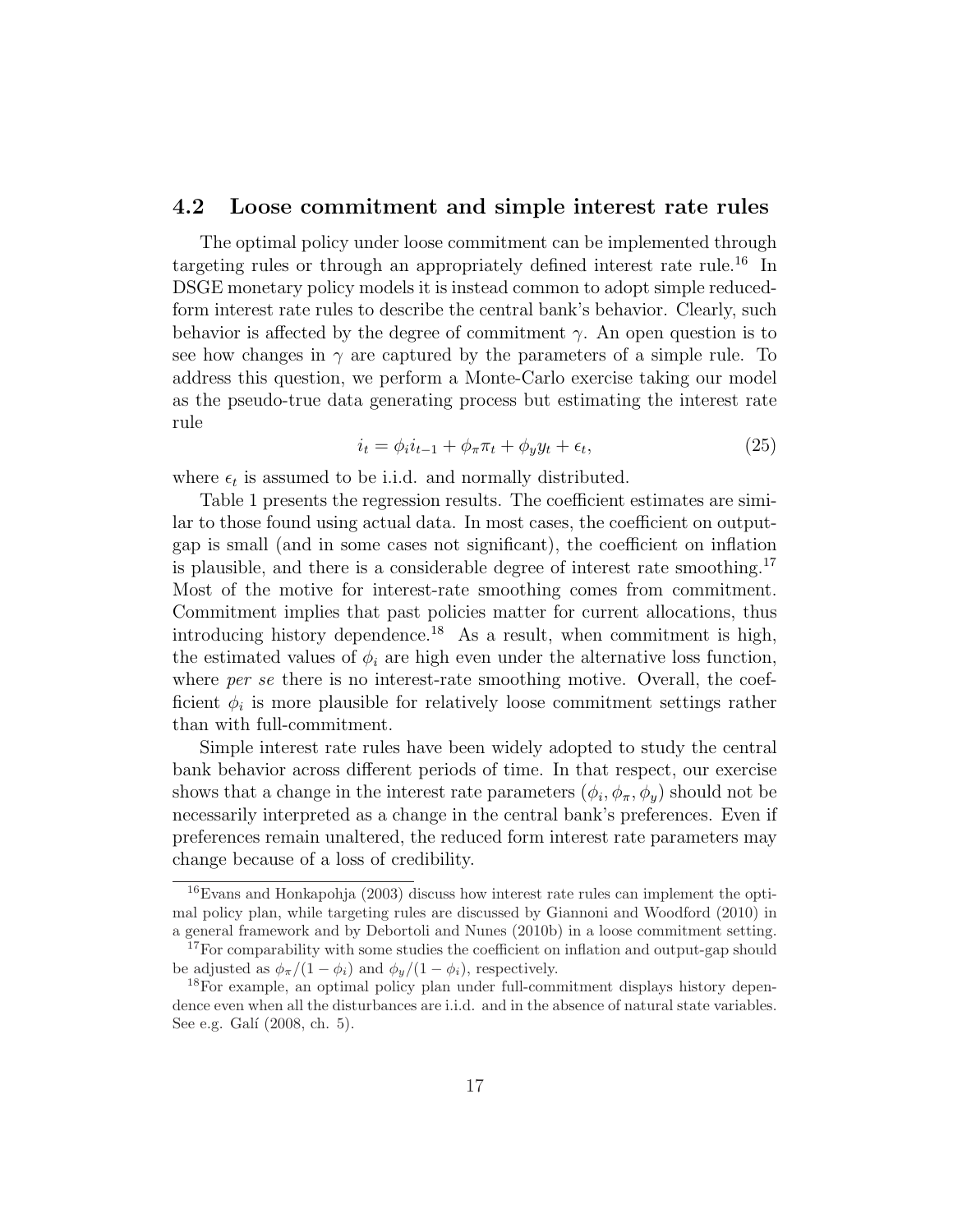|              | Benchmark Loss Function |          |         |                | Alternative Loss Function |          |          |                | U.S. Data       |
|--------------|-------------------------|----------|---------|----------------|---------------------------|----------|----------|----------------|-----------------|
|              | 1                       | 0.9      | 0.5     | $\overline{0}$ | Ŧ.                        | 0.9      | 0.5      | $\overline{0}$ | $(1970 - 2008)$ |
| $\phi_{\pi}$ | 0.241                   | 0.207    | 1.204   | 1.914          | 0.175                     | 0.057    | 0.725    | 2.334          | 0.128           |
|              | (0.047)                 | (0.103)  | (0.141) | (0.048)        | (0.043)                   | (0.138)  | (0.312)  | (0.072)        | (0.039)         |
| $\phi_y$     | 0.002                   | $-0.003$ | 0.059   | 0.105          | 0.002                     | $-0.010$ | $-0.030$ | 0.12           | 0.042           |
|              | (0.003)                 | (0.007)  | (0.014) | (0.005)        | (0.002)                   | (0.009)  | (0.033)  | (0.008)        | (0.009)         |
| $\phi_i$     | 0.971                   | 0.926    | 0.875   | 0.75           | 0.972                     | 0.843    | 0.503    | 0.159          | 0.926           |
|              | (0.022)                 | (0.033)  | (0.038) | (0.015)        | (0.022)                   | (0.06)   | (0.062)  | (0.027)        | (0.028)         |
| $R^2$        | 0.923                   | 0.865    | 0.843   | 0.977          | 0.921                     | 0.759    | 0.416    | 0.930          | 0.947           |

Table 1: Interest rate regressions

Notes: The table displays the coefficients and standard deviations corresponding to estimating equation (25) in the original model. The Monte-Carlo exercise is comprised of 1000 estimations of 200 periods each (roughly corresponding to the size of actual samples). The average standard deviations across simulations are reported in parenthesis. The last row displays the  $R<sup>2</sup>$ . The panel on the left and the center correspond to the benchmark and alternative welfare functions, respectively. The sample regarding the U.S. data goes from 1970:Q1 until 2008:Q3, where the latest data is determined by the beginning of the zero lower bound period. The output-gap data corresponds to the CBO measure.

The simple rule (25) captures fairly well the interest rate behavior, as signaled by the high value of the  $R^2$ . The  $R^2$  is plausible but lower at intermediate degrees of commitment. The reason is that re-optimizations imply a non-linear change in the policy setting that the linear regression is not capturing well. The re-optimization uncertainty vanishes with full-commitment or discretion, and therefore those two cases can be better described by a linear rule. Also, the  $R^2$  is lower for the alternative specification of the loss function. In that case, the absence of an interest rate smoothing motive in the objective function causes the interest rate to change more abruptly when re-optimizations occur. This result suggests that our benchmark loss function is more consistent with available estimates of the central bank behavior.

#### 4.3 Business cycle properties under loose commitment

We now analyze the effects of commitment on business cycle properties. Impulse responses to different shocks are reported in Figures 3-5. The probability of commitment is set to  $\gamma = .9$ , implying that policy reoptimizations occur on average every 10 quarters. The solid line considers the specific history where re-optimizations do not occur over the reported horizon  $(\eta_t = 1, \forall t)$ .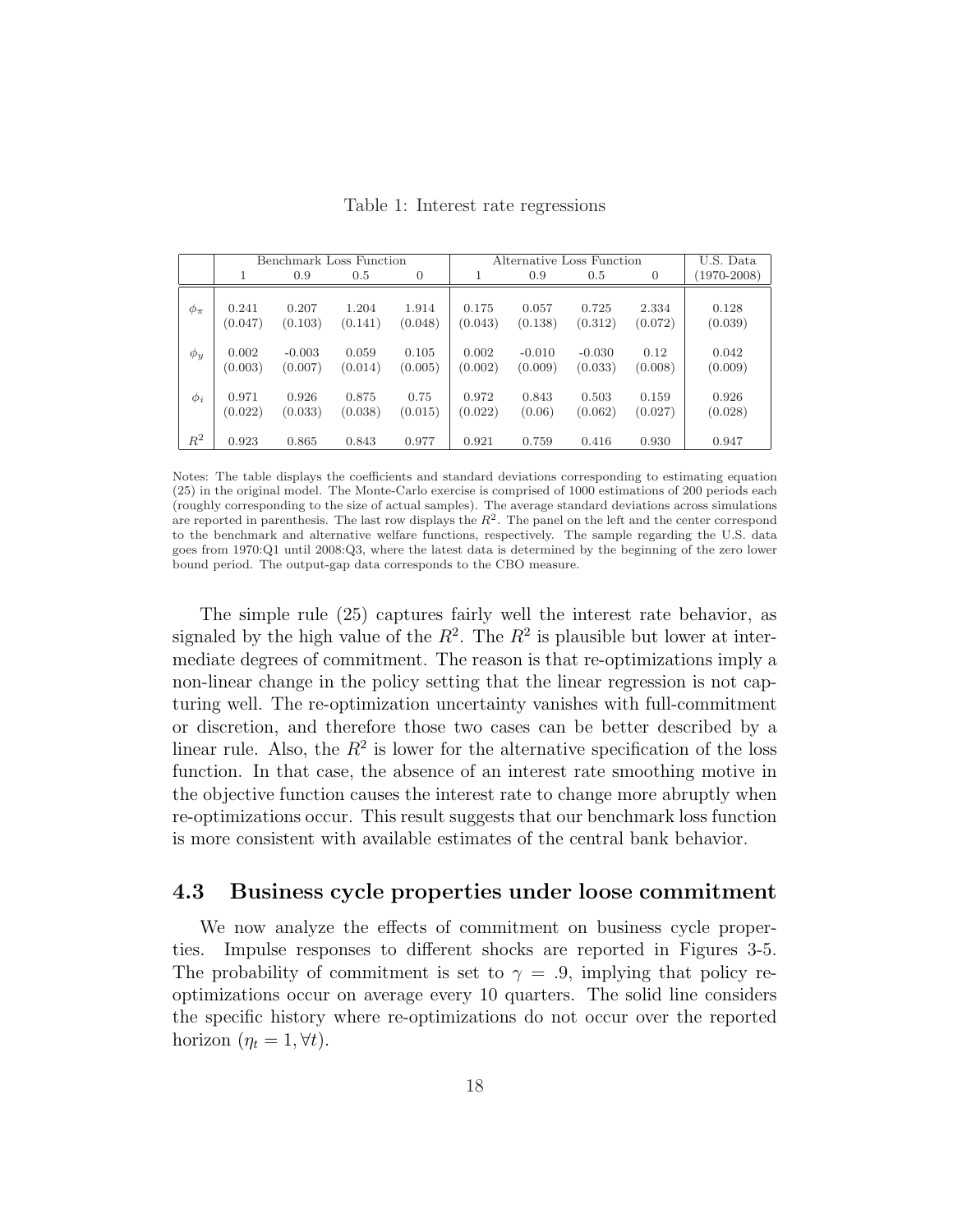On impact, the sign of the responses does not change with the commitment assumption. However, for each of the shocks considered, after about 6 quarters the response of the nominal interest rate does not lie between full-commitment (dashed line) and discretion (dash-dotted line). These differences arise because of the uncertainty about future re-optimizations, a feature unique to loose commitment settings.

For example, the interest rate response to a positive wage markup shock, shown in Figure 3, peaks after about 10 quarters – as opposed to a negligible response at a similar horizon both under full-commitment and discretion. In turn, the output-gap response is more prolonged, while both price and wage inflation are close to the values prevailing under commitment. Intuitively, the promise of a deeper and longer recession dampens inflation expectations and helps achieve a higher welfare. When the central bank reoptimizes (line with crosses), it reneges upon past promises. It then reduces the interest rate, causing inflation to increase and the output-gap to become closer to target. The bottom right panel shows that the welfare gain of reoptimizing in a given quarter – a measure of the time-inconsistency at each moment in time – is maximum after roughly 9 quarters. The central bank is fulfilling the promise of a deep recession, which becomes especially costly at that time because inflation is already below target and the output-gap is at its lowest level.

Similar reasoning also applies to productivity and government spending shocks.<sup>19</sup> In response to the latter shocks – as well as to other demand-type shocks – the output-gap and the two measures of inflation are well stabilized. This occurs regardless of the degree of commitment, and as long as the central bank sets its policy optimally. This suggests that commitment would not be very important if these shocks were the main sources of business cycle fluctuations.<sup>20</sup> Also, the time-inconsistency problem, measured by the gains from re-optimizations (bottom right panel), is much smaller in response to technology and government spending shocks than in response to wage markup shocks.

Table 2 shows how commitment affects the second moments for some relevant variables. The correlation of output with the two measures of inflation

<sup>19</sup>The responses to other shocks also present the same features and are omitted for brevity, but are available upon request.

<sup>&</sup>lt;sup>20</sup>However, this result is not obvious in the current model. The presence of both price and wage rigidities implies a trade-off between inflation and output stabilization, and thus a scope for commitment, even in response to demand and technology shocks.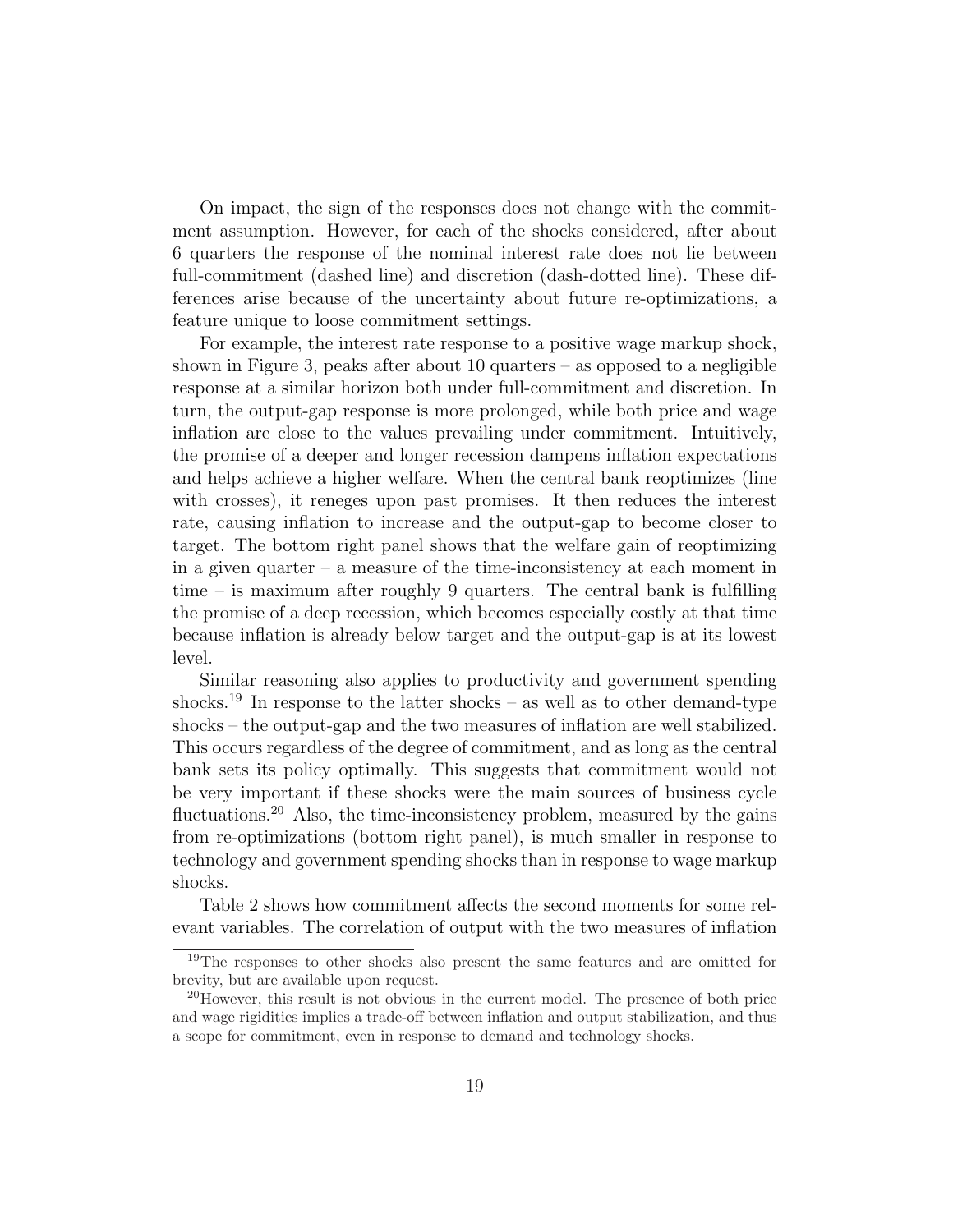

Figure 3: Impulse responses to a wage markup shock

Notes: The figure plots the impulse responses to a one standard deviation shock, under different commitment settings. The solid line refers to a particular history where the probability of commitment  $\gamma = .9$  and re-optimizations do not occur  $(\eta_t = 1, \forall t)$ . The line with crosses refers to a particular history where the probability of commitment  $\gamma = .9$  and a single re-optimization occurs after 10 quarters  $(\eta_{10} = 0, \eta_t = 1, \forall t \neq 10)$ . For any quarter, the gains from re-optimization are computed as the welfare difference between keeping the announced plan vs reoptimizing in that particular quarter.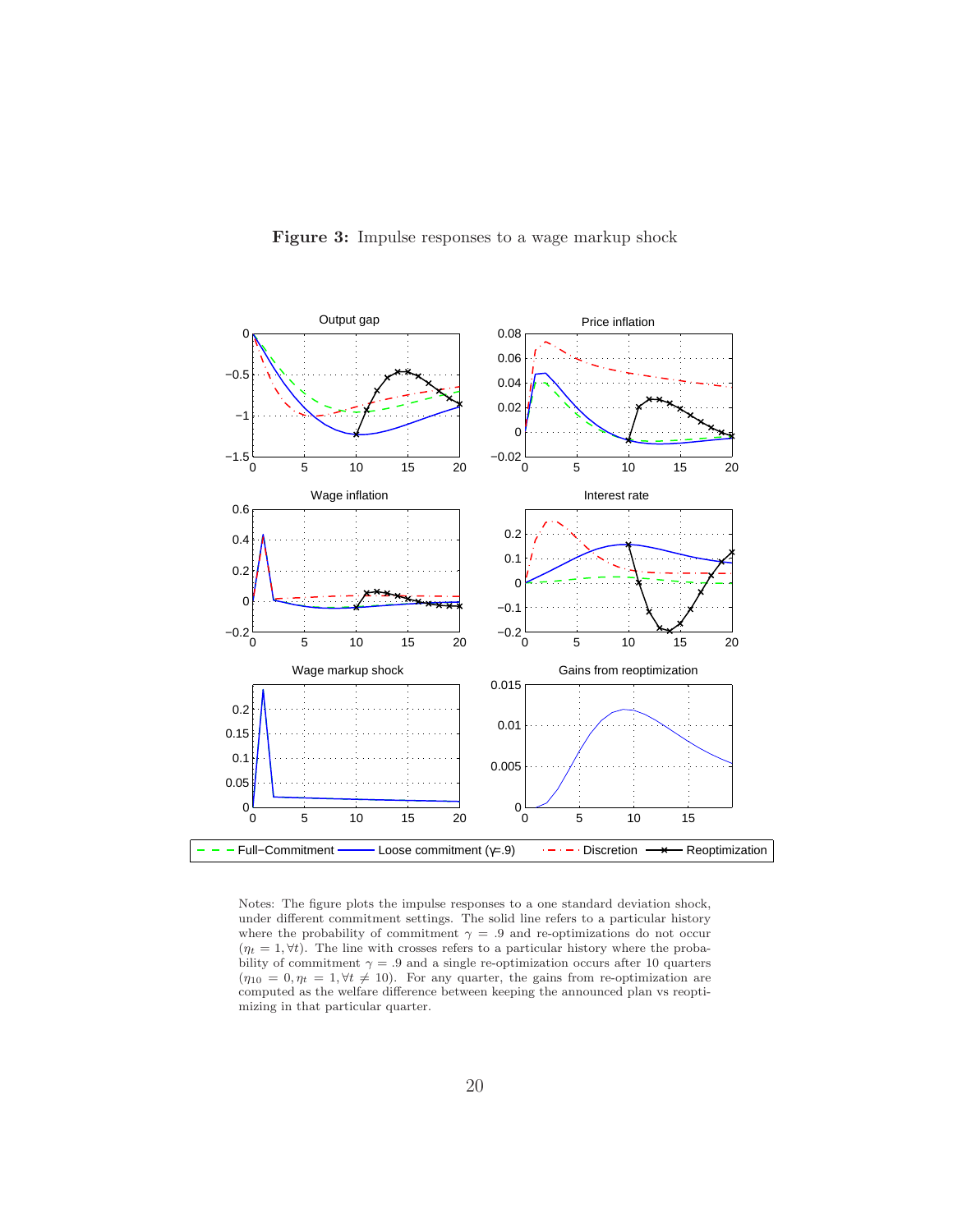

Figure 4: Impulse responses to a productivity shock

Notes: The figure plots the impulse responses to a one standard deviation shock, under different commitment settings. The solid line refers to a particular history where the probability of commitment  $\gamma = .9$  and re-optimizations do not occur  $(\eta_t = 1, \forall t)$ . The line with crosses refers to a particular history where the probability of commitment  $\gamma = .9$  and a single re-optimization occurs after 10 quarters  $(\eta_{10} = 0, \eta_t = 1, \forall t \neq 10)$ . For any quarter, the gains from re-optimization are computed as the welfare difference between keeping the announced plan vs reoptimizing in that particular quarter.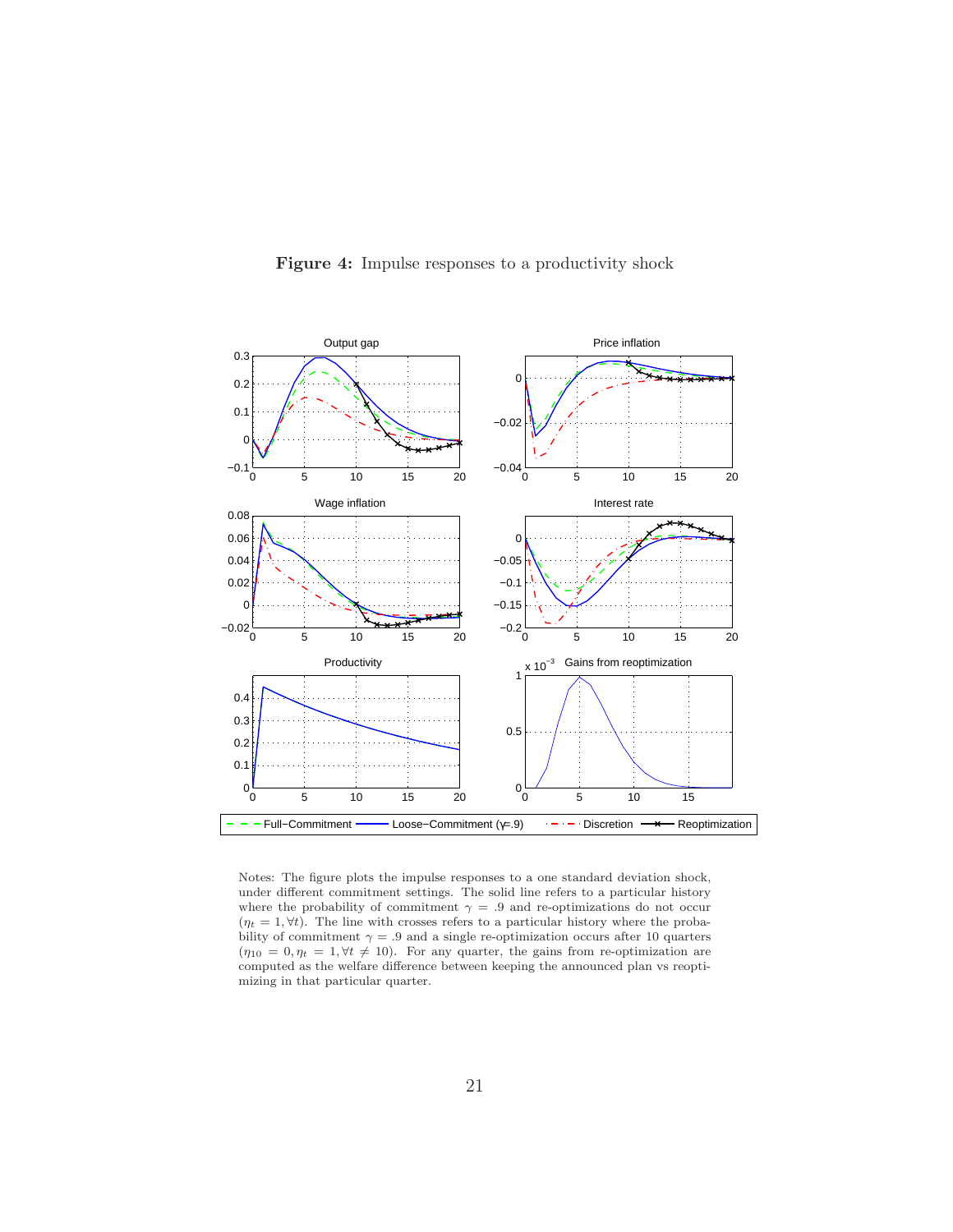

Figure 5: Impulse responses to a government spending shock

Notes: The figure plots the impulse responses to a one standard deviation shock, under different commitment settings. The solid line refers to a particular history where the probability of commitment  $\gamma = .9$  and re-optimizations do not occur  $(\eta_t = 1, \forall t)$ . The line with crosses refers to a particular history where the probability of commitment  $\gamma = .9$  and a single re-optimization occurs after 10 quarters  $(\eta_{10} = 0, \eta_t = 1, \forall t \neq 10)$ . For any quarter, the gains from re-optimization are computed as the welfare difference between keeping the announced plan vs reoptimizing in that particular quarter.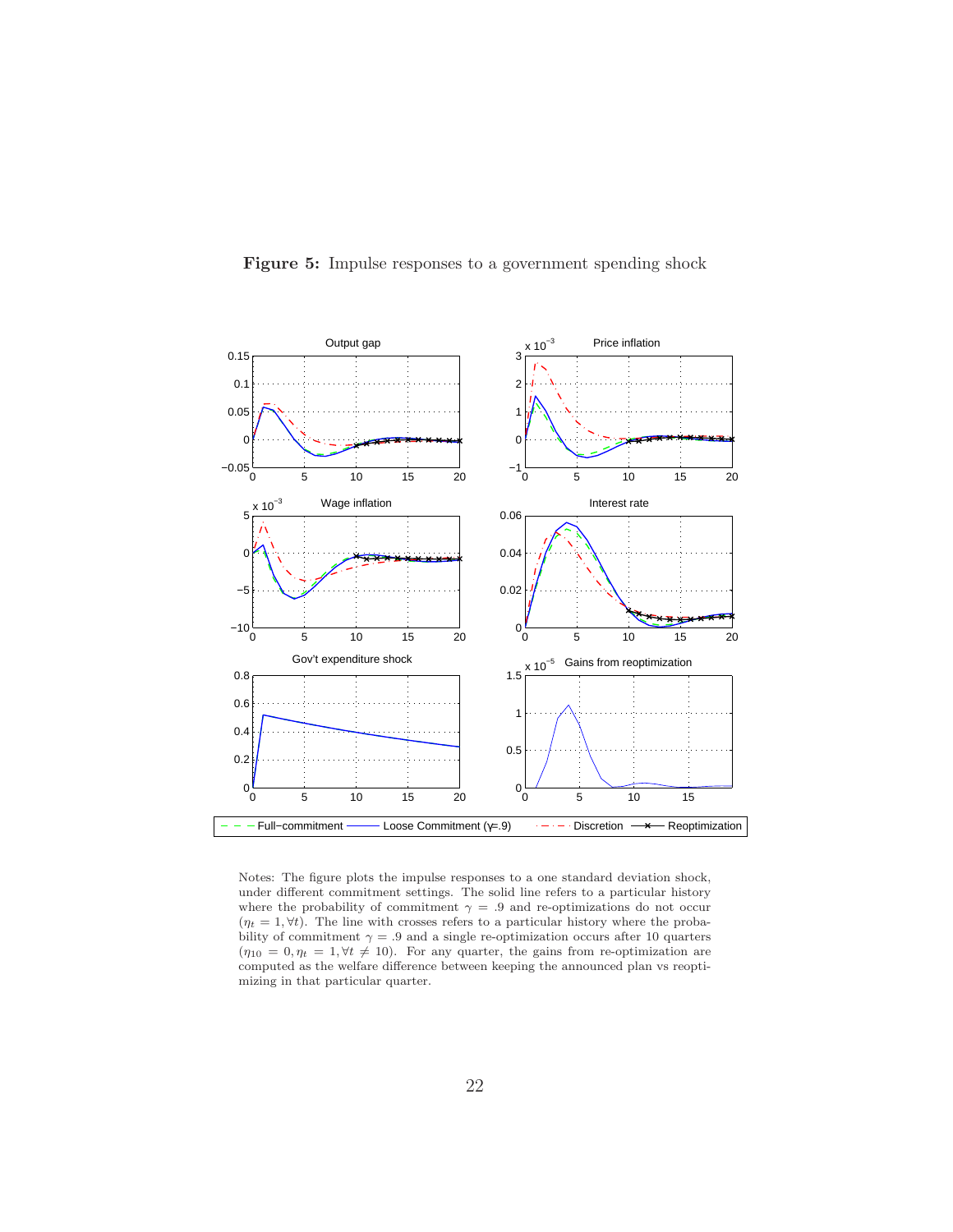is positive under full-commitment and becomes negative at intermediate degrees of commitment. The reason is that under full-commitment output and inflation are positively correlated not only conditionally on demand shocks, but also conditionally on technology and markup shocks. In response to the latter shocks, output and inflation move in opposite directions on impact, but after about 5 quarters they comove. Instead, with loose commitment, especially if a re-optimization has occurred, inflation and output move in opposite directions for a longer horizon. As a result, the correlation between inflation and output conditional on non-demand shocks, as well as the unconditional counterpart, changes sign with even a small departure from the full-commitment assumption.<sup>21</sup>

Even though it is beyond the scope of this paper to estimate the model and the degree of credibility, the loose commitment model matches some key moments relatively well. Table 2 shows that in the data the correlation between output and price inflation is mildly negative, whereas the correlation between output and wage inflation is mildly positive  $-$  a feature that the loose commitment model with  $\gamma = 0.9$  matches quite well. In addition, the relative volatility of interest rates is also more plausible with limited commitment settings.

Finally, loose commitment changes the relative contribution of alternative shocks to business cycle fluctuations, as summarized in Figure 6. This pattern is mostly evident for interest rate fluctuations. Under full-commitment about 55% of the fluctuations can be attributed to demand shocks. A small loss of credibility ( $\gamma = .9$ ) is enough for this proportion to drop dramatically to about 17%. The contribution of wage and price markup shocks increases from 43% to 72%. The reason is that the interest-rate response to a demand shock does not change much with the degree of commitment. Instead, in response to markup shocks the interest rate barely responds under commitment, while it increases and remains high for a long period in limited commitment settings. For almost all the other variables, when commitment is lower, price markup shocks lose importance and wage markup shocks become more relevant. Hence, the variance decompositions and the earlier plots measuring time-inconsistency suggest that commitment is particularly important to stabilize wage markup shocks.

In summary, loose commitment has important effects on price and wage

<sup>&</sup>lt;sup>21</sup>The conditional cross-correlations are omitted for brevity and are available upon request.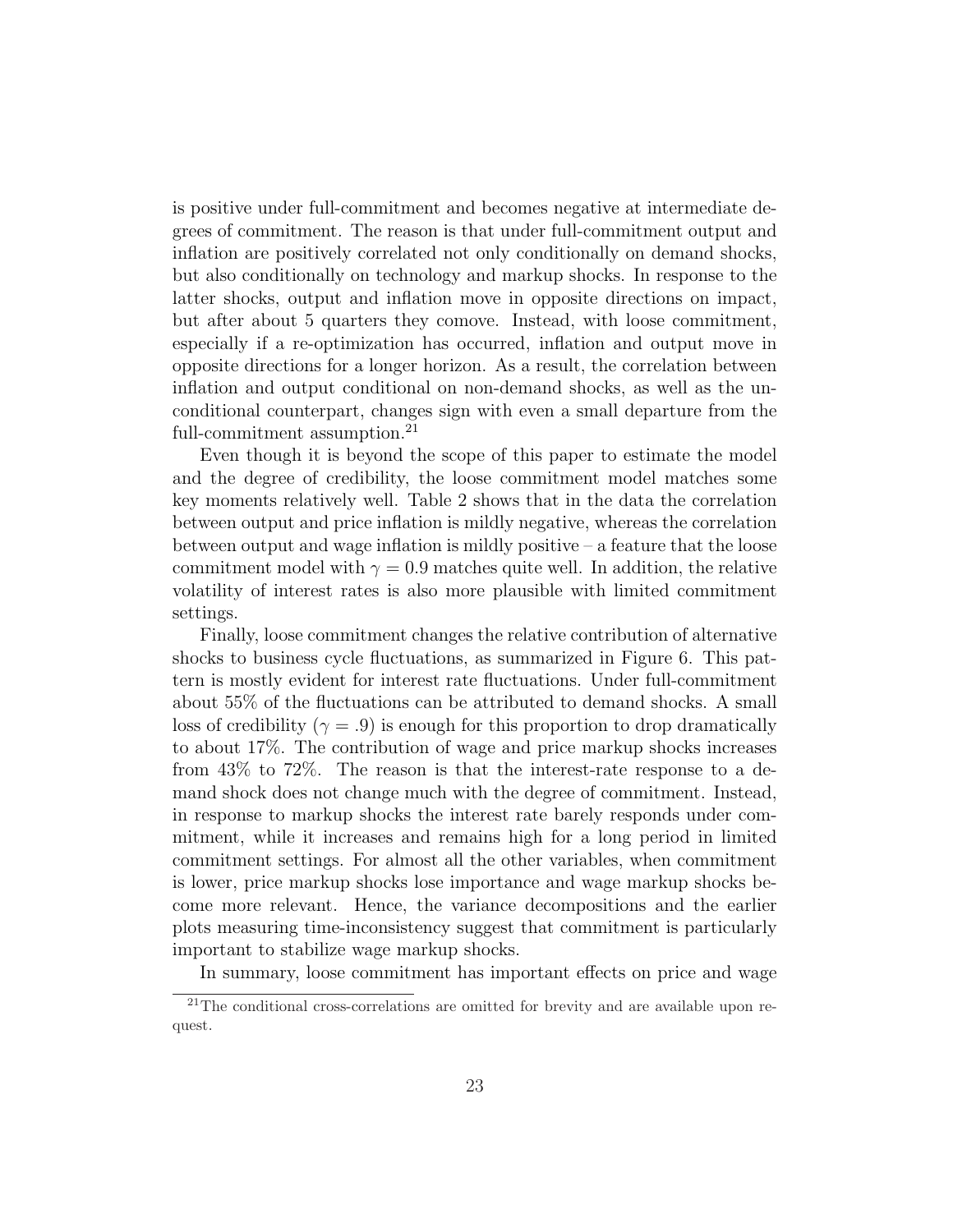|                                    |           | U.S. Data |                  |         |                 |  |  |  |  |  |
|------------------------------------|-----------|-----------|------------------|---------|-----------------|--|--|--|--|--|
|                                    | Full-Com. |           | Loose Commitment | Discr.  | $(1970 - 2008)$ |  |  |  |  |  |
|                                    |           | 0.9       | 0.5              |         |                 |  |  |  |  |  |
| Standard deviation (w.r.t. output) |           |           |                  |         |                 |  |  |  |  |  |
| Output-gap                         | 0.83      | 0.84      | 0.83             | 0.83    | 0.74            |  |  |  |  |  |
| Price inflation                    | 0.04      | 0.04      | 0.06             | 0.07    | 0.21            |  |  |  |  |  |
| Wage inflation                     | 0.08      | 0.08      | 0.08             | 0.09    | 0.26            |  |  |  |  |  |
| Interest rate                      | 0.09      | 0.15      | 0.21             | 0.18    | 0.29            |  |  |  |  |  |
| Cross-correlations with output     |           |           |                  |         |                 |  |  |  |  |  |
| Output-gap                         | 0.87      | 0.88      | 0.86             | 0.86    | 0.90            |  |  |  |  |  |
| Price inflation                    | 0.05      | $-0.17$   | $-0.66$          | $-0.70$ | $-0.13$         |  |  |  |  |  |
| Wage inflation                     | 0.21      | 0.13      | $-0.29$          | $-0.38$ | 0.05            |  |  |  |  |  |
| Interest rate                      | $-0.34$   | $-0.49$   | $-0.56$          | $-0.56$ | $-0.32$         |  |  |  |  |  |

Table 2: Effects of loose commitment on second moments

Notes: The table displays several statistics for the output-gap, inflation, wage inflation, and the interest rate. The model statisitics are computed with 1000 simulations of 200 periods each. The sample regarding the U.S. data goes from 1970:Q1 until 2008:Q3, where the latest data is determined by the beginning of the zero lower bound period. The output-gap data corresponds to the CBO measure.

inflation dynamics, and nominal interest rates – the main variables for which the central bank is responsible. The impulse responses to different shocks, as well as the interest rate volatility, is not necessarily in between fullcommitment and discretion. Finally, small departures from full-commitment change the sign of the correlation between output and inflation. In addition, the relative contribution of wage markup shocks to business cycle fluctuations increases dramatically, especially for interest rates and inflation.

# 5 Conclusions

Imperfect commitment settings overcome the dichotomy between fullcommitment and discretion. In practice, policymakers have some degree of commitment that is not perfect – in some cases they keep a previously formulated policy plan whereas in other cases they reformulate those plans. Recent proposals of imperfect commitment settings were restricted to relatively simple and stylized models.

The contribution of this paper is to propose a method and a toolkit that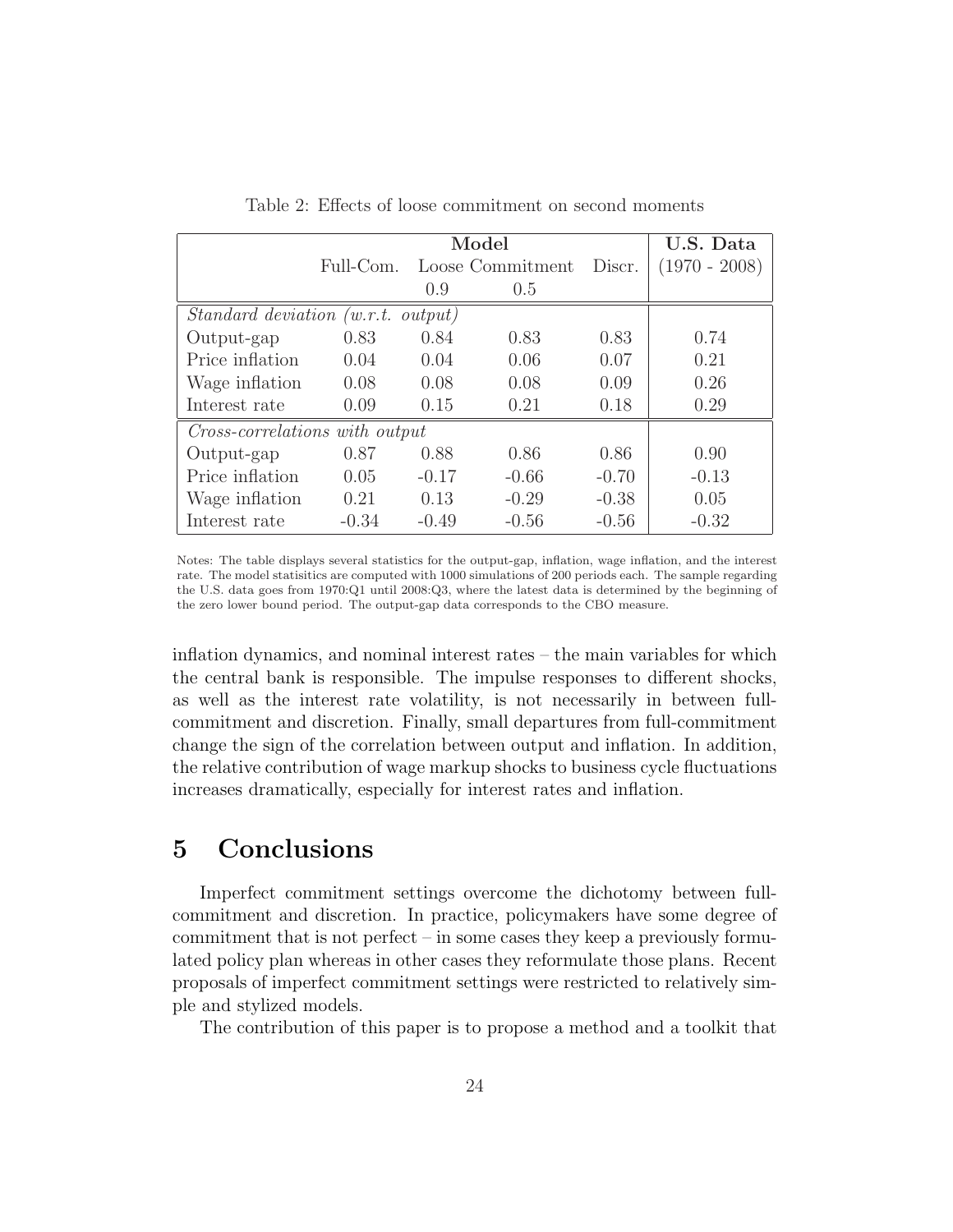Figure 6: Variance decomposition



Notes: The figure displays the contribution of different shocks to the variance of our variables, under different commitment scenarios. For convenience, risk premium, investment specific, and government spending shocks have been grouped as "demand" shocks. The model statisitics are computed with 1000 simulations of 200 periods each.

extends the applicability of loose commitment to medium- and large-scale linear quadratic models typically used in monetary policy. We exemplified the method in the Smets and Wouters (2007) model, where we posed a variety of questions that our method can address and would remain otherwise unanswered.

Our easy-to-use toolkit permits several modeling extensions. For instance, it would be interesting to incorporate financial frictions, commodity price shocks, unemployment dynamics, and determine the importance of commitment in those cases. Since the optimal policy under loose commitment is not the average of the polar cases of full-commitment and discretion, examining the policy response to such shocks would be interesting per se and shed light on recent economic developments. Also, considering alternative intermediate credibility settings is certainly desirable, but technical and computational complexity may become prohibitive to address the medium- and large-scale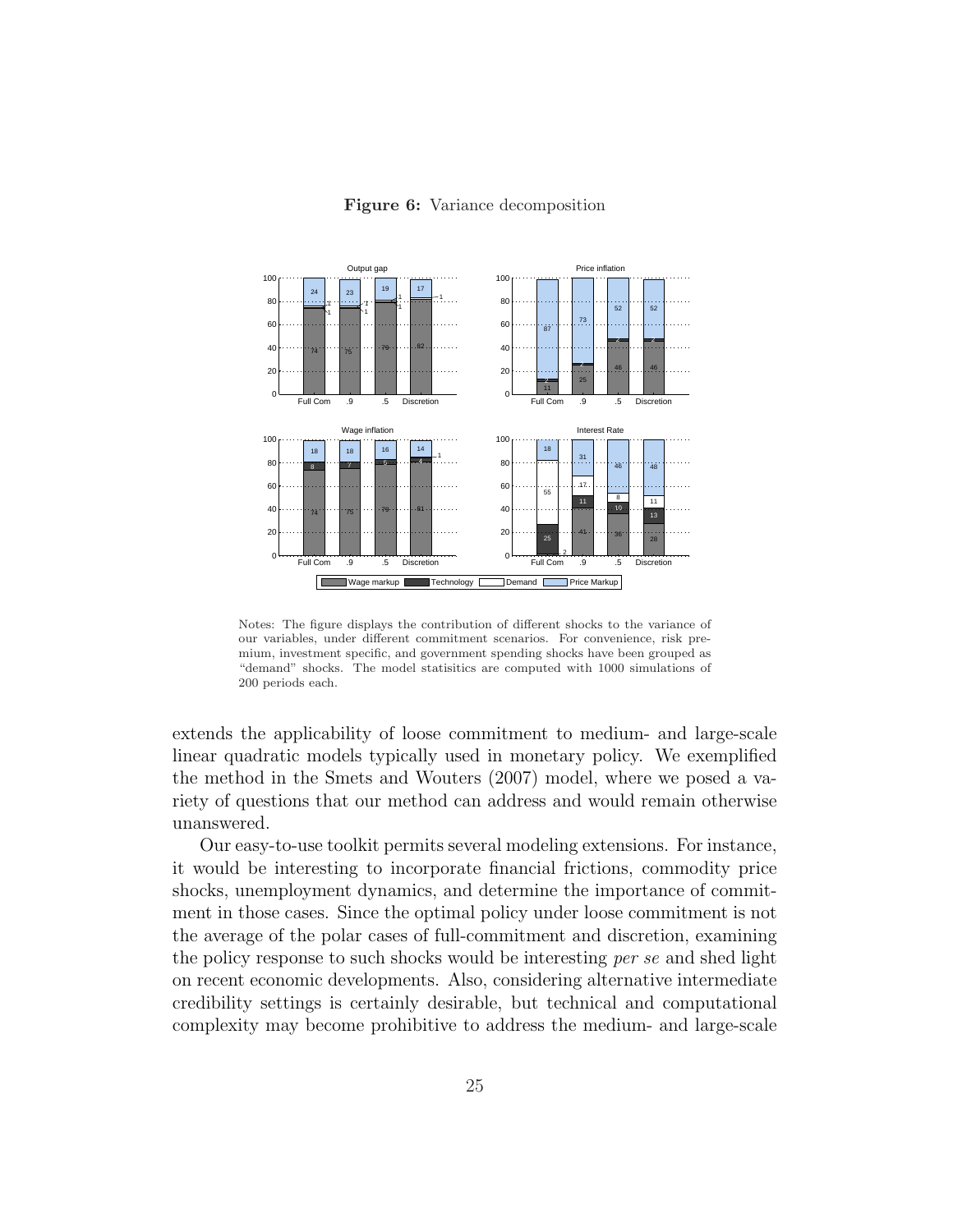models considered here. On a different note, our methodology could be exploited to analyze the plausibility of alternative commitment settings through an appropriate estimation exercise. We plan to pursue these projects in the near future.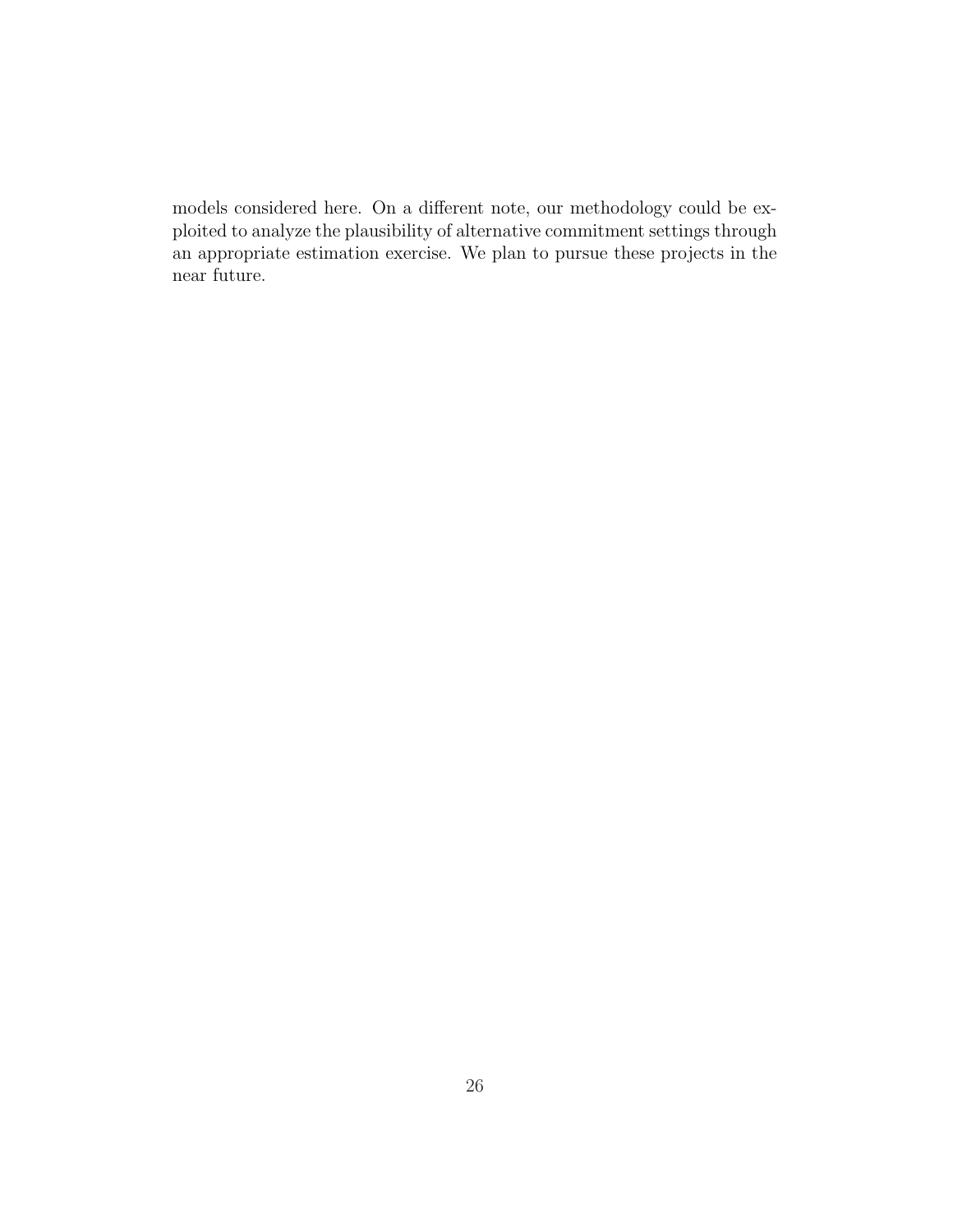### References

- Backus, D., Driffill, J., 1985. Inflation and reputation. American Economic Review 75 (3), 530–38.
- Berger, H., Woitek, U., 2005. Does conservatism matter? a time-series approach to central bank behaviour. Economic Journal 115 (505), 745–766.
- Blake, A. P., Kirsanova, T., 2010. Discretionary policy and multiple equilibria in lq re models. manuscript, University of Exeter.
- Blanchard, O. J., Kahn, C. M., 1980. The solution of linear difference models under rational expectations. Econometrica 48 (5), 1305–1311.
- Chappell, H., Havrilesky, T., McGregor, R., 1993. Partisan monetary policies: Presidential influence through the power of appointment. The Quarterly Journal of Economics 108 (1), 185–218.
- Chari, V. V., Kehoe, P. J., 1990. Sustainable plans. Journal of Political Economy 98 (4), 783–802.
- Collard, F., Juillard, M., June 2001. A higher-order taylor expansion approach to simulation of stochastic forward-looking models with an application to a nonlinear phillips curve model. Computational Economics 17 (2-3), 125–39.
- Currie, D., Levine, P., 1993. Rules, Reputation and Macroeconomic Policy Coordination. Cambridge Books. Cambridge University Press.
- Debortoli, D., Nunes, R., 2006. On linear-quadratic approximations. Universitat Pompeu Fabra. Manuscript.
- Debortoli, D., Nunes, R., May 2010a. Fiscal policy under loose commitment. Journal of Economic Theory 145 (3), 1005–1032.
- Debortoli, D., Nunes, R., 2010b. The macroeconomic consequences of unstable objectives. Manuscript.
- Dennis, R., 2004. Inferring policy objectives from economic outcomes. Oxford Bulletin of Economics and Statistics 66 (1), 735–764.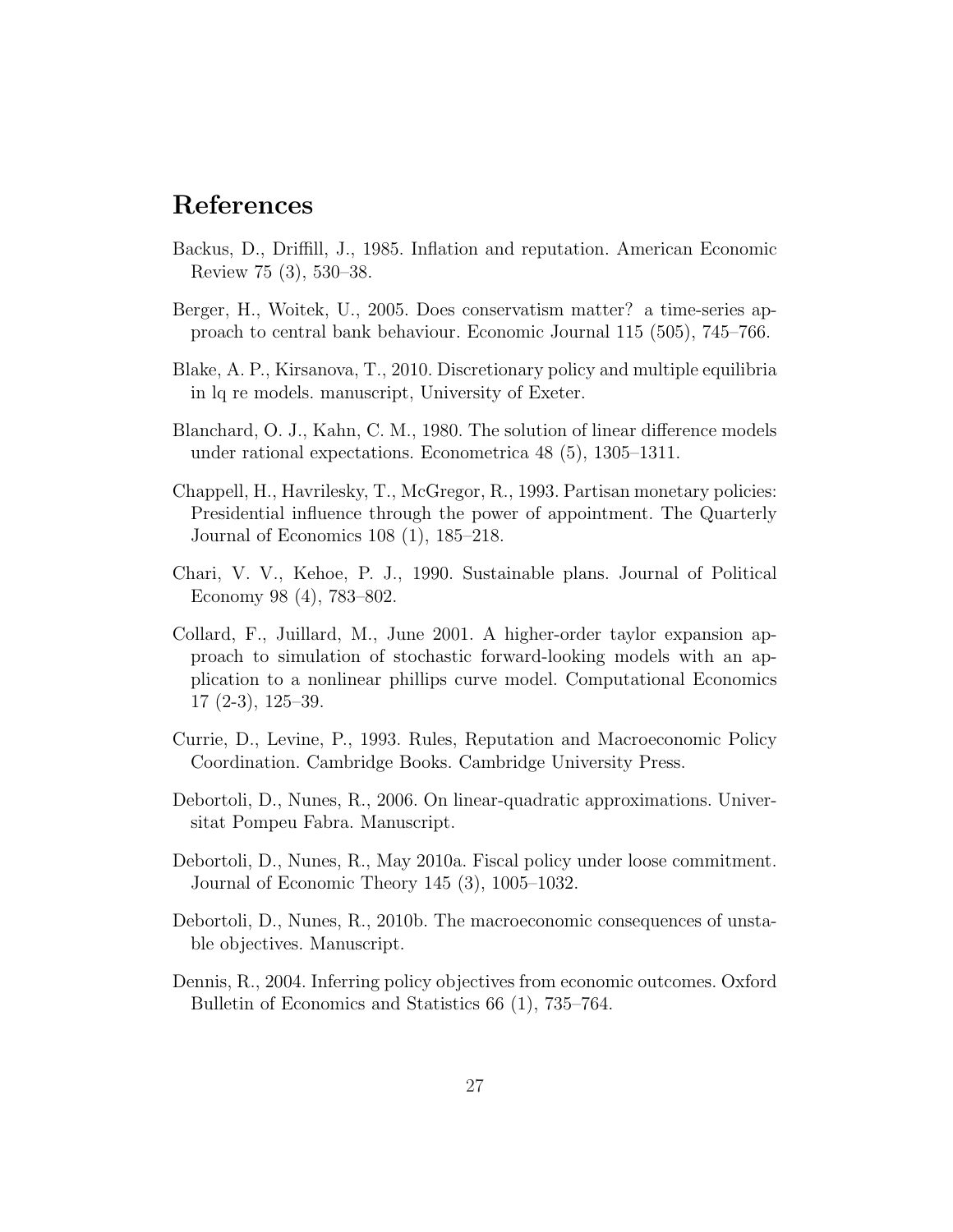- Dennis, R., February 2007. Optimal policy in rational expectations models: New solution algorithms. Macroeconomic Dynamics 11 (01), 31–55.
- Dennis, R., Kirsanova, T., 2010. Expectations traps and coordination failures: selecting among multiple discretionary equilibria. Working Paper Series 2010-02, Federal Reserve Bank of San Francisco.
- Erceg, C. J., Henderson, D. W., Levin, A. T., 2000. Optimal monetary policy with staggered wage and price contracts. Journal of Monetary Economics 46 (2), 281–313.
- Evans, G. W., Honkapohja, S., 2003. Expectations and the stability problem for optimal monetary policies. Review of Economic Studies 70 (4), 807–824.
- Galí, J., 2008. Monetary Policy, Inflation, and the Business Cycle: An Introduction to the New Keynesian Framework. Princeton University Press.
- Giannoni, M., Woodford, M., 2010. Optimal target criteria for stabilization policy. NBER Working Paper 15757.
- Ilbas, P., forthcoming. Revealing the Preferences of the US Federal Reserve. Journal of Applied Econometrics.
- Kehoe, T. J., Levine, D. K., 1993. Debt-constrained asset markets. Review of Economic Studies 60 (4), 865–88.
- Klein, P., 2000. Using the generalized schur form to solve a multivariate linear rational expectations model. Journal of Economic Dynamics and Control 24 (10), 1405–1423.
- Kydland, F. E., Prescott, E. C., 1977. Rules rather than discretion: The inconsistency of optimal plans. Journal of Political Economy 85 (3), 473– 91.
- Kydland, F. E., Prescott, E. C., 1980. Dynamic optimal taxation, rational expectations and optimal control. Journal of Economic Dynamics and Control 2(1), 79–91.
- Ljungqvist, L., Sargent, T. J., 2004. Recursive Macroeconomic Theory. MIT Press Books. The MIT Press.